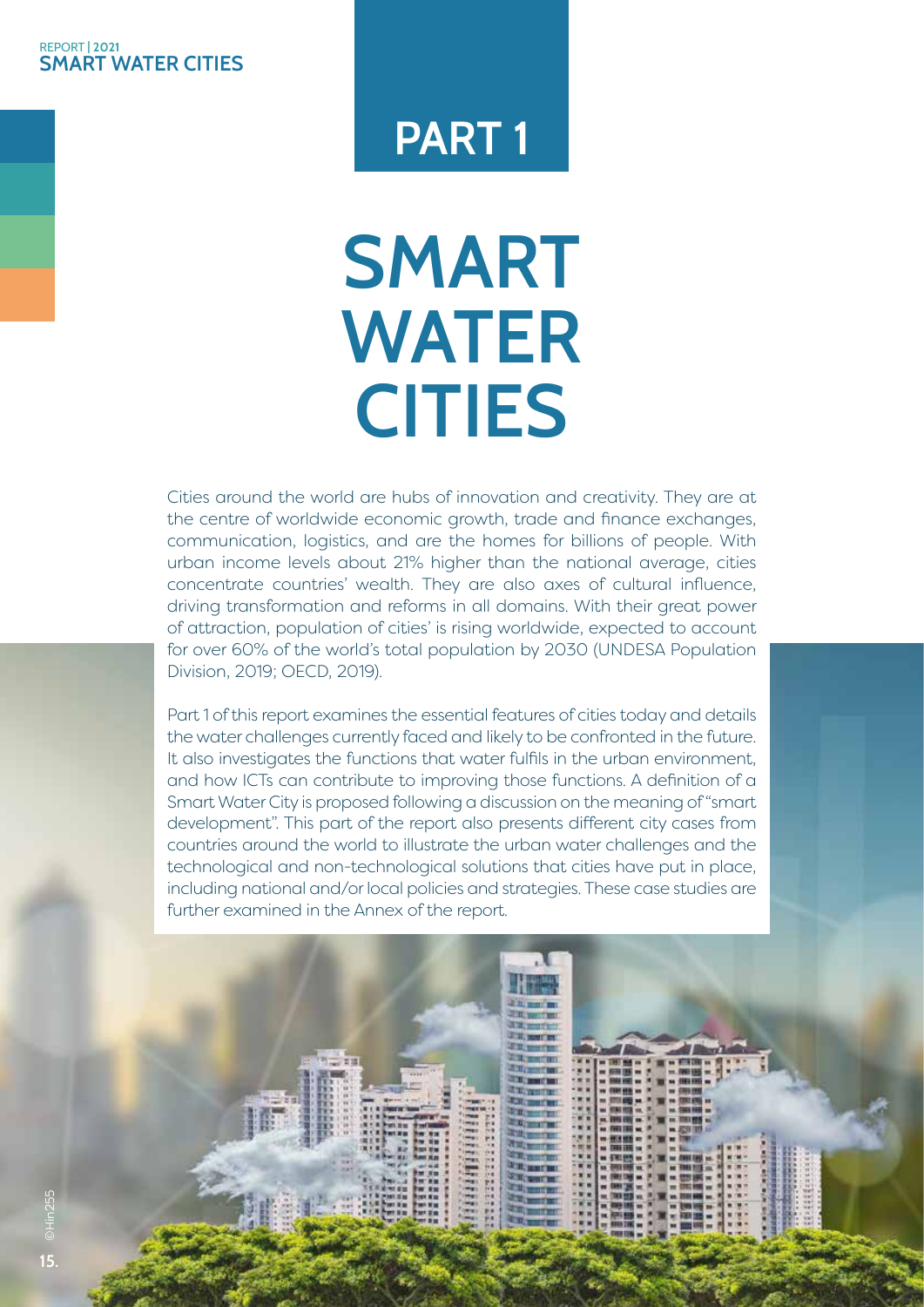# **CHAPTER 1**  CITIES: URBAN CHALLENGES AND GLOBAL AGENDAS

# **1.1. Cities and urban features**

What is a city? More than 50% of the world population is considered to live in urban areas and yet, the characteristics of these areas vary enormously. Cities vary in terms of size and density, in socio-economic circumstances, in cultural factors, in governance, etc. Some have been built recently, others were inaugurated thousands of years ago. They vary in their natural features– climate, geography, orography, access to natural resources–as well as in their socio-economic factors and make up–industrialisation, urbanisation, and technological skill. Moreover, cities are constantly changing, adapting to shifting circumstances and developing their own features and characteristics. As such diverse circumstances concur, defining a city is not an easy task; however, the specialist literature identifies cities as made up of of three main elements: citizens, activities, and land/facilities (Lynch, 1960; Korea Planning Association, 2016). These elements, combined, derive into a definition of a city as a place where people gather and live, carry out their economic activities, and create and recreate their social and cultural values. Thus, the goal of an urban planning project should be to facilitate the ability for those people to undertake their individual and collective life projects in good health and freedom.

Understanding the different features of a city is important for adequate urban management. Ensuring that city inhabitants enjoy appropriate services such as water supply, water drainage, or sanitation, is significantly different in densely populated or in sprawling metropolitan areas, as well as in greener or in highly built-up areas. Some of the more relevant features of cities and urban trends are examined below. These include population size, urban density, rate of urbanization, economic development, and status as a new or old city.

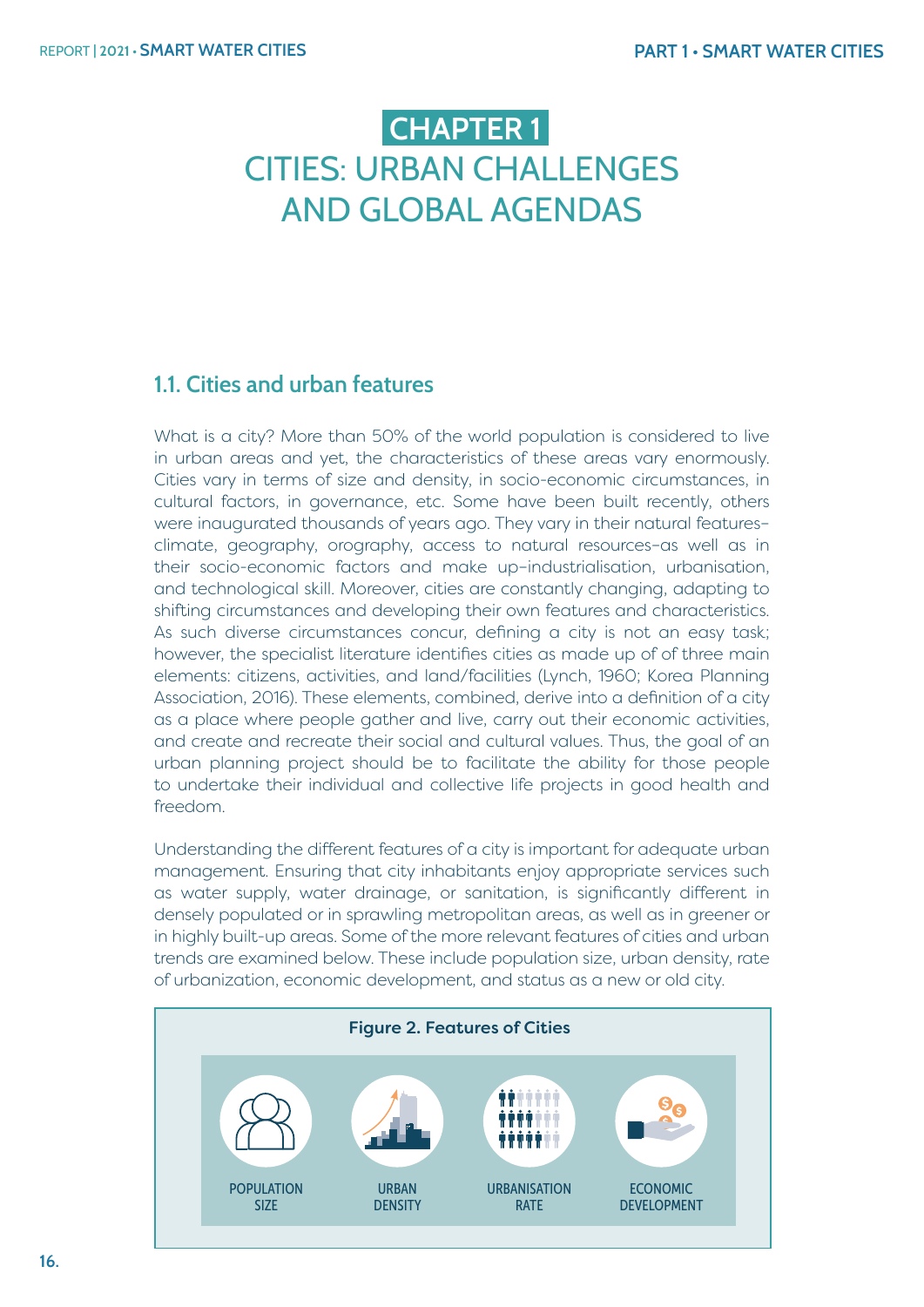

#### 1. Population size

Cities vary in terms of their population (UN-Habitat, 2020b). For this, we distinguish between the following categories:

- Megacities: cities of over 10 million inhabitants
- Large Cities: from 5 to 10 million inhabitants
- Medium-Sized Cities: from 1 to 5 million inhabitants
- **Small Cities:** 500,000 to 1 million
- Large Towns: 300,000 to 500,000
- Urban Settlements: fewer than 300,000 inhabitants

Over the past fifty years, the number of people living in large urban clusters have increased and are expected to continue. In 1970, 63% of the total population lived in rural areas. 20% lived in urban settlements with fewer than 300,000 inhabitants, and the remaining 17% resided in large towns and cities. Nearly 50 years later, however, in 2018, thirty-three megacities in Africa, Asia, Europe, Latin America, and North America accounted for 7% of the world's total population; large cities concentrated another 4% of the global population; medium sized cities held 12% of the world population; small cities had around 5% of world population; large towns concentrated 4% of world population; and urban settlements with fewer than 300,000 inhabitants, brought around 23% of world population. Thus, while 36% of the world's population lived in cities in 1970, more than half of the population did so in 2018. The data shows that by 2018, the urban population had increased by almost three billion people, from 1.3 billion in 1970 to 4.3 billion in 2018. The overall population of megacities, although comparably small, soared almost tenfold, growing from 55 million in 1970, to 529 million inhabitants in 2018. This trend is likely to continue. Although the impact that the covid pandemic will have on population trends is unknown, according to estimates urban population will reach 5.5 billion people by 2035 – 62% of the total world population (UN, 2019). Every region is expected to become more urbanized. Over 95% urban growth is projected in the less developed regions of East Asia, South Asia, and Africa, while already highly urbanized regions are anticipated to grow at a slower rate (UN-Habitat, 2020a) (Table 1).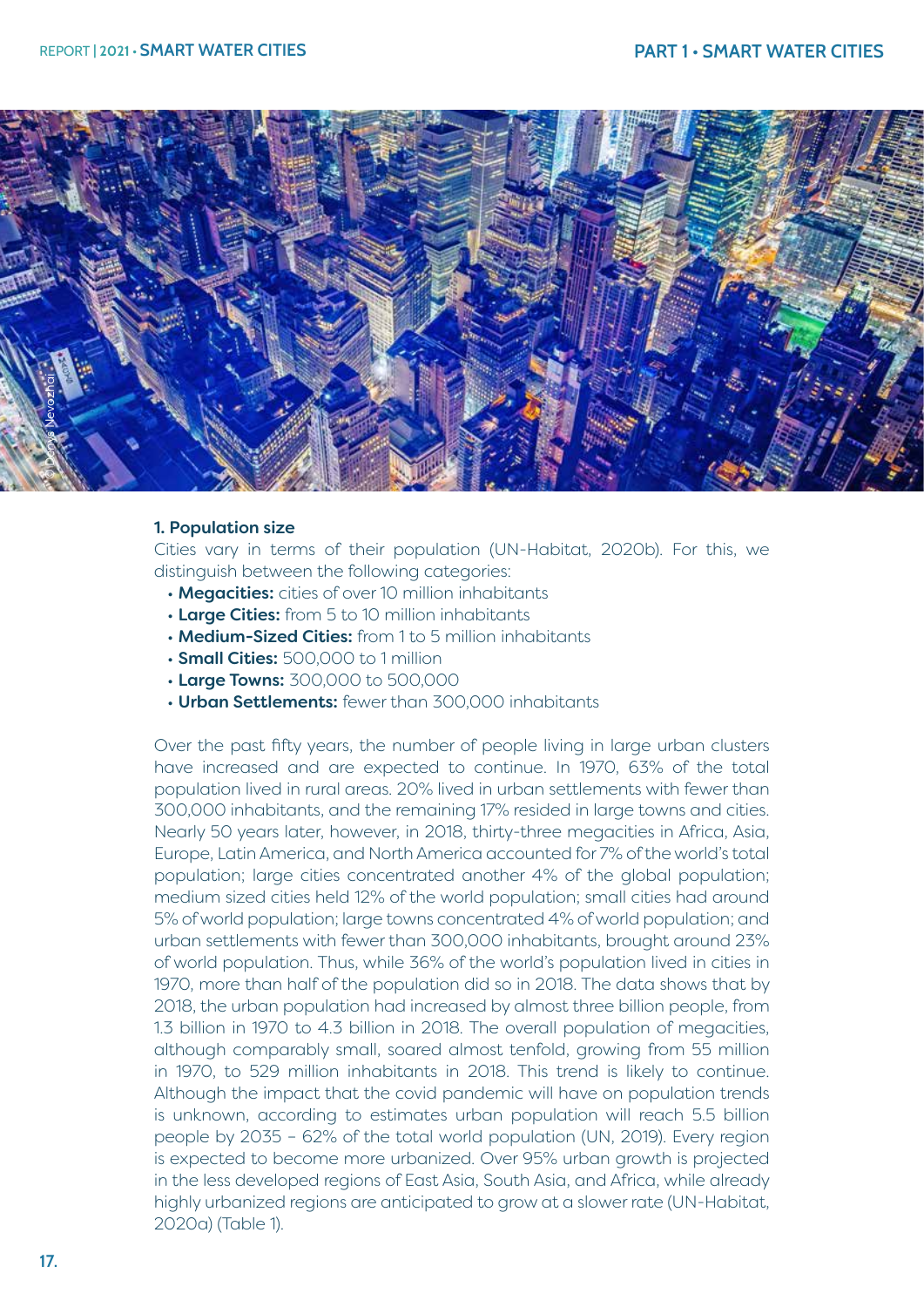| Area of residence and<br>size class of urban           | <b>Population</b><br>Million - (%) |                |                |                | <b>Example</b>                                                                                                                        |  |
|--------------------------------------------------------|------------------------------------|----------------|----------------|----------------|---------------------------------------------------------------------------------------------------------------------------------------|--|
| settlement (number<br>of inhabitants)                  | 1970                               | 1990           | 2018           | 2030           |                                                                                                                                       |  |
| <b>Total</b>                                           | 3701<br>(100)                      | 5331<br>(100)  | 7633<br>(100)  | 8551<br>(100)  |                                                                                                                                       |  |
| Urban area                                             | 1354<br>(36.6)                     | 2290<br>(43.0) | 4220<br>(55.3) | 5167<br>(60.4) |                                                                                                                                       |  |
| <b>Megacities</b><br>(10 million or more)              | 55<br>(1.5)                        | 153<br>(2.9)   | 529<br>(6.9)   | 752<br>(8.8)   | Beijing (China); Istanbul (Turkey);<br>Jakarta (Indonesia); Mumbai (India);<br>Tokyo (Japan)                                          |  |
| <b>Large Cities</b><br>(5 million to 10 million)       | 107<br>(2.9)                       | 156<br>(2.9)   | 325<br>(4.3)   | 448<br>(5.2)   | Hong Kong (China); London (UK);<br>Ningbo (China); NYC (USA);<br>Seoul (ROK)                                                          |  |
| <b>Medium-Sized Cities</b><br>(1 million to 5 million) | 244<br>(6.6)                       | 467<br>(8.8)   | 926<br>(12.1)  | 1183<br>(13.8) | Berlin (Germany); Ciudad Juarez<br>(Mexico); Kuala Lumpur (Malaysia);<br>Paris (France); Rome (Italy)                                 |  |
| <b>Small Cities</b><br>(500,000 to 1 million)          | 131<br>(3.5)                       | 208<br>(3.9)   | 415<br>(5.4)   | 494<br>(5.8)   | Amsterdam (Netherlands);<br>Colombo (Sri Lanka);<br>Nakuru (Kenya); Stockholm<br>(Sweden); Vancouver (Canada)                         |  |
| <b>Large Towns</b><br>(300,000 to 500,000)             | 87<br>(2.3)                        | 159<br>(3.0)   | 275<br>(3.6)   | 320<br>(3.7)   | Addis Ababa (Ethiopia); Bonn<br>(Germany); Canberra (Australia);<br>Cape Town (South Africa); Sochi<br>(Russia); Zurich (Switzerland) |  |
| <b>Urban Settlements</b><br>(Fewer than 300,000)       | 730<br>(19.7)                      | 1147<br>(21.5) | 1750<br>(22.9) | 1971<br>(23.1) | Algarrobo (Spain); Busan Eco Delta<br>City (ROK); Heredia (Costa Rica);<br>Siem Reap (Cambodia);<br>Thimphu (Bhutan)                  |  |
| <b>Rural area</b>                                      | 2346<br>(63.4)                     | 3041<br>(57.0) | 3413<br>(44.7) | 3384<br>(39.6) |                                                                                                                                       |  |

Table 1. Population Distribution of the World, by Rural/Urban Area of Residence and Size Class of Urban Settlement, 1970, 1990, 2018, and 2030.

\* Case Study Countries are shown in bold / Source: UNDESA Population Division, 2019

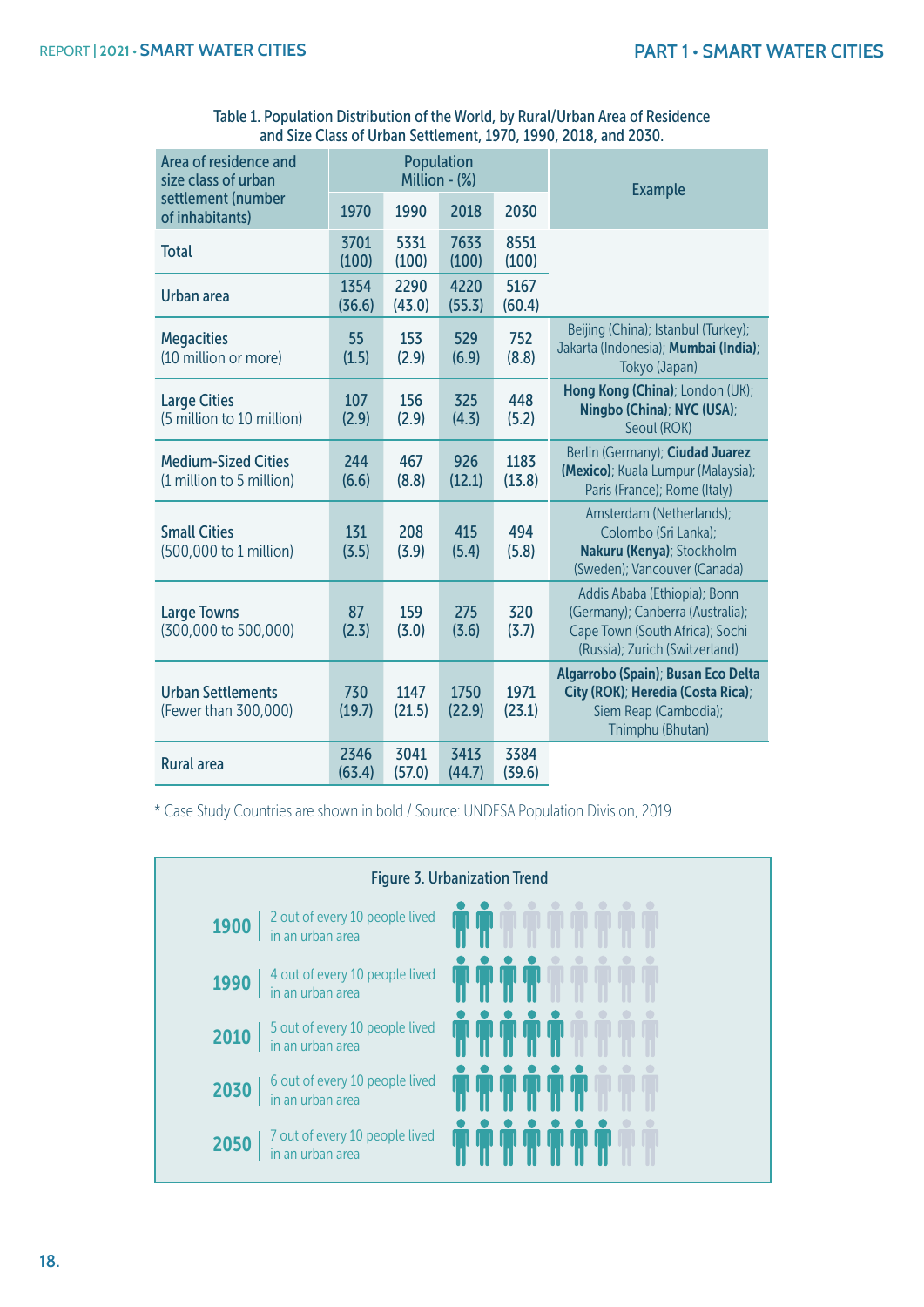

#### 2. Urban density

Urban density refers to the number of people living in a city per unit area. Four degrees of urban density are identified (UN-Habitat, 2020b):

- Very High-Density Cities: more than 8 000 inhabitants/km<sup>2</sup>
- High Density Cities: between 6 000 and 8 000 inhabitants/km<sup>2</sup>
- Dense Cities: Between 4 000 and 6 000 inhabitants/km<sup>2</sup>
- Lower-Density Cities: fewer than 4 000 inhabitants/km<sup>2</sup>

#### Table 2. Examples of Urban Density of World Cities

| <b>Urban Density</b>                                                               | <b>Examples</b>                                                                                                                                                                                                       |
|------------------------------------------------------------------------------------|-----------------------------------------------------------------------------------------------------------------------------------------------------------------------------------------------------------------------|
| <b>Very High-Density Cities</b><br>(More than 8000 inhabitants/km <sup>2</sup> )   | Colombo (Sri Lanka); Heredia (Costa Rica); Jakarta<br>(Indonesia); Mumbai (India); New York City (USA);<br>Paris (France); Seoul (ROK)                                                                                |
| <b>High Density Cities</b><br>(Between 6000 and 8000 inhabitants/km <sup>2</sup> ) | Busan Eco Delta City (ROK); Hong Kong (China);<br>Kuala Lumpur (Malaysia); Tokyo (Japan)                                                                                                                              |
| <b>Dense Cities</b><br>(Between 4000 and 6000 inhabitants/km <sup>2</sup> )        | Berlin (Germany); Ciudad Juarez (Mexico); London<br>(UK); Stockholm (Sweden); Thimphu (Bhutan);<br>Vancouver (Canada); Zurich (Switzerland)                                                                           |
| <b>Lower-Density Cities</b><br>(Fewer than 4000 inhabitants/km <sup>2</sup> )      | Algarrobo (Spain); Amsterdam (Netherlands); Beijing<br>(China); Bonn (Germany); Canberra (Australia);<br>Cape Town (South Africa); Istanbul (Turkey); Nakuru<br>(Kenya); Ningbo (China); Rome (Italy); Sochi (Russia) |

\* Case Study Countries are shown in bold

Information about urban density around the world shows that cities everywhere are dense, but not equally so. In general, larger cities tend to be denser. In addition, a correlation is established between the income of a country and the density of its cities: cities in low-income countries are almost four times denser than cities in high-income countries. Globally, cities have continuously become denser over the past 40 years. The increasing density of large and very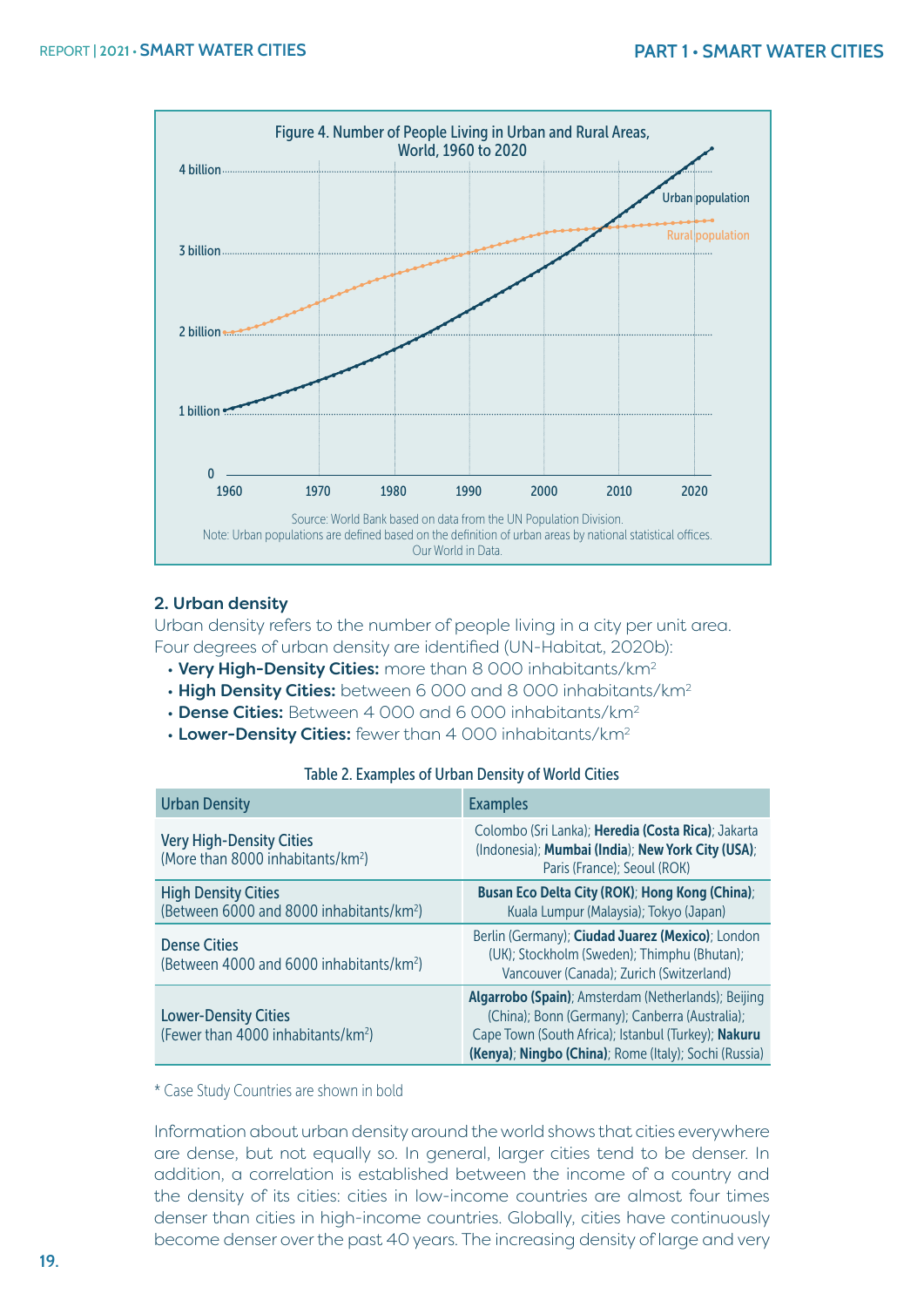large cities (of more than 1 million inhabitants) is the main driver of the global increase in population density (OECD & European Commission, 2020).

Urban density has implications on urban services: low-density cities need to spend more on infrastructure to offer the same level of service, as there is more space to cover. The existing evidence suggests that a shift from moderate to low density leads to a bigger increase in costs, while a shift from high to moderate levels of density has less of an impact (OECD and European Commission, 2020).

#### **3. Rate of urbanization**

As well as measuring the population size and density, cities also vary according to the average rate of change of the urban population over a period of time (i.e., how fast a city grows). The rate of urbanization between 1950 and 2018 around the world was 0.92% per year on average. However, urbanization has occurred at faster rates in less developed regions, which have reached a higher number of larger cities in substantially less time than developed countries (UN, 2019). Conversely, in many developed countries, cities are shrinking. Examples of this exist in USA, Japan, and Europe. Declining population is often linked to processes of de-industrialisation and migration (UN-Habitat, 2020b).

Knowing the rate of urbanization for a city can illuminate potential challenges that the city might have in providing adequate water services to the population. A city growing at a greater rate, for example, may have difficulties in ensuring the supply of WASH services to its population. Conversely, cities with declining populations face a different type of challenge, caused by the difficulties of maintaining an infrastructure and a level of service originally planned for a larger population. ICTs may provide adequate solutions to shrinking cities via remote services.

|                               | Rate of Urbanization (%) |           |      |                               |      |  |  |
|-------------------------------|--------------------------|-----------|------|-------------------------------|------|--|--|
| <b>Development Group</b>      | 1950-1970                | 1970-1990 |      | 1990-2018 2018-2030 2030-2050 |      |  |  |
| World                         | 1.06                     | 0.80      | 0.90 | 0.74                          | 0.62 |  |  |
| <b>More Developed Regions</b> | 0.99                     | 0.40      | 0.30 | 0.28                          | 0.31 |  |  |
| <b>Less Developed Regions</b> | 1.78                     | 1.61      | 1 33 | 0.94                          | 0.73 |  |  |

| Table 3. Rate of Urbanization in the World, by Development Group, |
|-------------------------------------------------------------------|
| Selected Years, and Periods, 1950-2050                            |

Source: UNDESA Population Division, 2019

#### **4. New or existing city**

Cities' population can grow either through densification within old city borders, or through the creation or expansion of cities on unbuilt land. Studies on the topic show that on average, 65-70% of population growth of cities since 1975 has occurred through densification. This pattern has become stronger over time. In the period from 1975 to 1990, 65% of city population growth had happened within cities' old boundaries. Between 2000 to 2015, however, the percentage increased to 71%, while 29% reflected the urbanization of new areas (OECD, 2020a).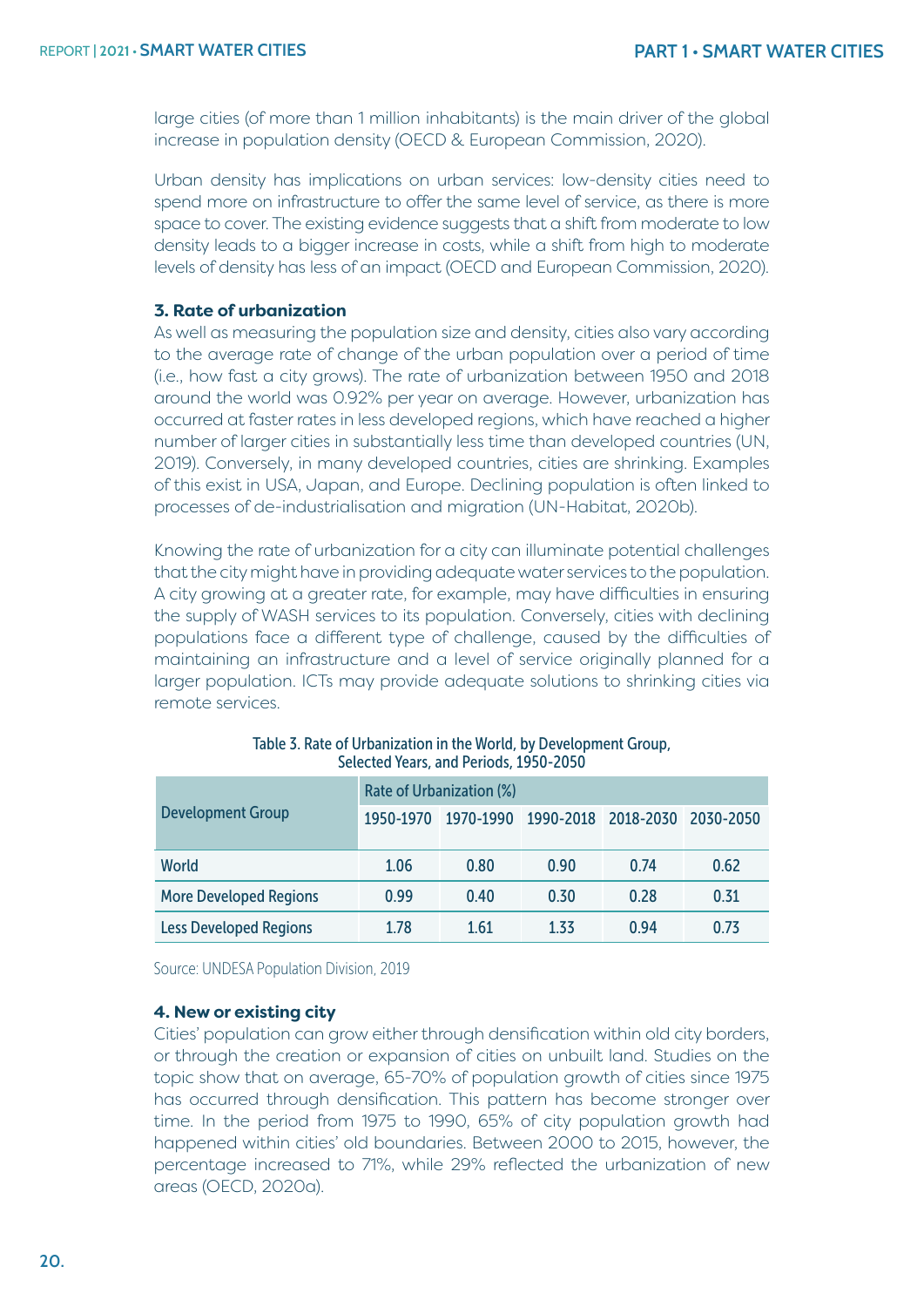The challenges that these two different strategies create on urban infrastructure and city planning are very different and need to be considered. Urban densification imposes pressures on old infrastructure, which will likely need repairing and retrofitting to meet new demands. For its part, new urban development allows the installation of new smart infrastructure from scratch, but also requires an appropriate estimation of future uses and needs. These two different endeavors entail different costs, knowledge, and resources.

On this topic, the UN advises that when new developments are needed to accommodate population growth, they should be established at the periphery of existing cities and with the purpose of promoting compact and contiguous urban developments (UN, 2019). The objective is to avoid creating whole new cities from zero, which tends to be very expensive. It is also argued that new developments should be on lands of lower environmental and agricultural value, to minimize the environmental impact that urbanisation and city expansion may have on nature. The UN also argues for a proper design of new urban developments to make them both liveable and sustainable (UN, 2019).

#### **5. Economic development**

Cities also vary according to their economic development. The World Bank has adopted a classification that assigns the world's economies to four income groups: low, lower-middle, upper-middle, and high-income countries. The classifications are updated each year based on Gross National Income (GNI) per capita. The values in 2020 were the following:

- Cities in high income countries have a GNI per capita superior to 12,535 USD.
- Cities in upper-middle income countries have a GNI per capita between 4,046 and 12,535 USD.
- Cities in lower-middle income countries have a GNI per capita between 1,036 and 4,045 USD.
- Cities in low-income countries have a GNI per capita below 1,036 USD.

| <b>Economic Development</b>                                                           | <b>Example</b>                                                                                                                   |
|---------------------------------------------------------------------------------------|----------------------------------------------------------------------------------------------------------------------------------|
| <b>High Income Countries</b><br>(More than 12,535 USD GNI Per Capita)                 | Australia; Canada; France; Germany; Hong<br>Kong (China); Italy; Japan; Netherlands; ROK;<br>Spain; Sweden; Switzerland; UK; USA |
| <b>Upper-Middle Income Countries</b><br>(Between 4,046 and 12,535 USD GNI Per Capita) | China; Costa Rica; Malaysia; Mexico; Russia;<br>South Africa; Turkey                                                             |
| <b>Lower-Middle Income Countries</b><br>(Between 1,036 and 4,045 USD GNI Per Capita)  | Bhutan; India; Indonesia; Kenya; Sri Lanka                                                                                       |
| <b>Low Income Countries</b><br>(Less than 1,036 USD GNI Per Capita)                   | Afghanistan; Ethiopia; Liberia; Somalia; Yemen                                                                                   |

#### Table 4. Examples of Economic Development of World Cities

\*Case Study Countries are shown in bold

Both the socio-economic and technological performance of a country are defined by its degree of economic development. Economic development is a critical component with a large impact on industrial attainment and innovation, educational and cultural performance, financial development, and an improved quality of life. For this, we expect high income cities to have more access to the technologies as well as the financial resources required to develop SWM in urban developments. We expect lower income cities will be more likely to face difficulties. Proposals to introduce solutions in cities with different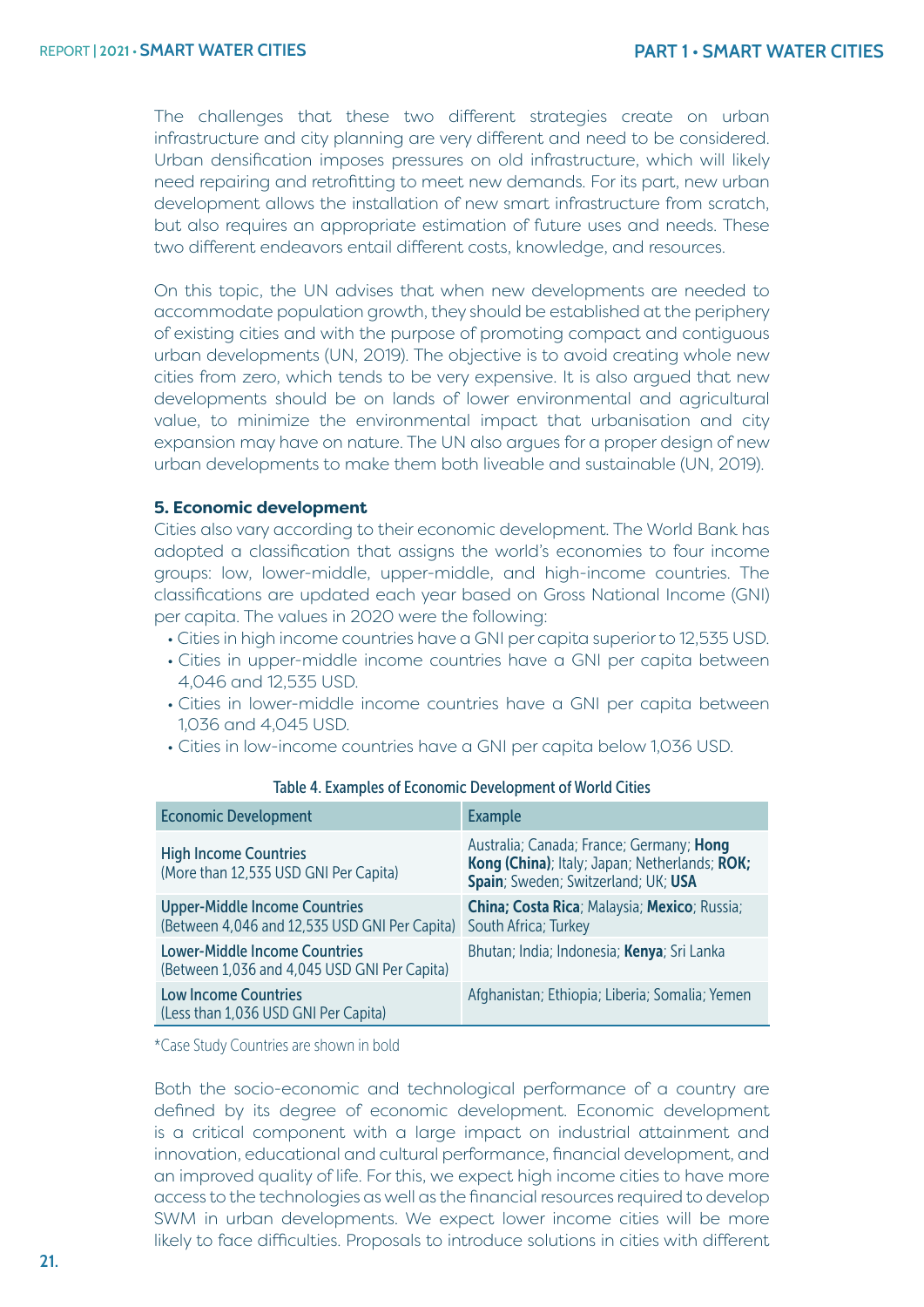degrees of economic resources need to be responsive to these circumstances to ensure overall effectiveness and sustainability. Thus, while introducing smart solutions in high-income cities might involve further expanding its ICT infrastructure, low-income cities might give priority to smart solutions for flood prevention and stable water supply. Smart urban water planning is aware of these financial constraints.

## **1.2. Key challenges in world cities today**

Regardless of their different and specific urban features, world cities today are facing common challenges. As people flow into cities, access to fundamental resources such as land, water, and energy is coming under heavy stress. City growth has put pressure on the land and on the provision of adequate housing, food, and transportation, with slums resulting from the huge relocation of people from rural to urban areas. Social problems such as unemployment, social exclusion, poverty, and inequality have increased in many cities worldwide. Improving governance and management in these urban enlarged and complex cities is frequently referred to as a main societal challenge for countries today (OECD, 2019).

Climate change is also impacting urban life. Over the last 50 years, the death of millions of people has resulted from climate change-related hazards and disasters. Weather, climate, and water hazards are considered responsible for 50% of all disasters, 45% of deaths, and 74% of global economic losses–which are largely affecting cities (WMO, 2021). Simultaneously, cities contribute to climate change, pollution, and environmental degradation. Cities growth is behind poor air and water quality, waste-disposal problems, and the destruction of natural ecosystems. Cities are large energy consumers, requiring an uninterrupted supply of energy estimated to account for 75% of global energy use today. Comprehensive urban planning practices that incorporate city green spaces, reduce energy consumption, and favor circular economy strategies are thus considered to be central for the development of cities in the future.

These urban challenges are enduring. International organisations emphasise that the speed of population growth will bring a variety of challenges: 3 billion people–around 40% of the world's population–will need access to adequate housing by 2030 (UN-Habitat, 2020b), while food and non-food agricultural production is expected to rise (FAO, 2018).

With regards to water, the expansion of cities is creating well-documented challenges both in the management of urban water resources and in the provision of urban water and sanitation services. Indeed, city growth, climate change, and urbanization have all impacted the natural water cycle, and cities, today, are at the centre of environmental disasters such as floods and tropical storms which pose great threats to the life and wellbeing of thousands of people and to the environment. The expansion of urban areas is creating difficulties in the provision of adequate drinking water and sanitation in many areas of the world, as well as making it difficult to manage the expansion and renewal of water networks in enlarged urban areas.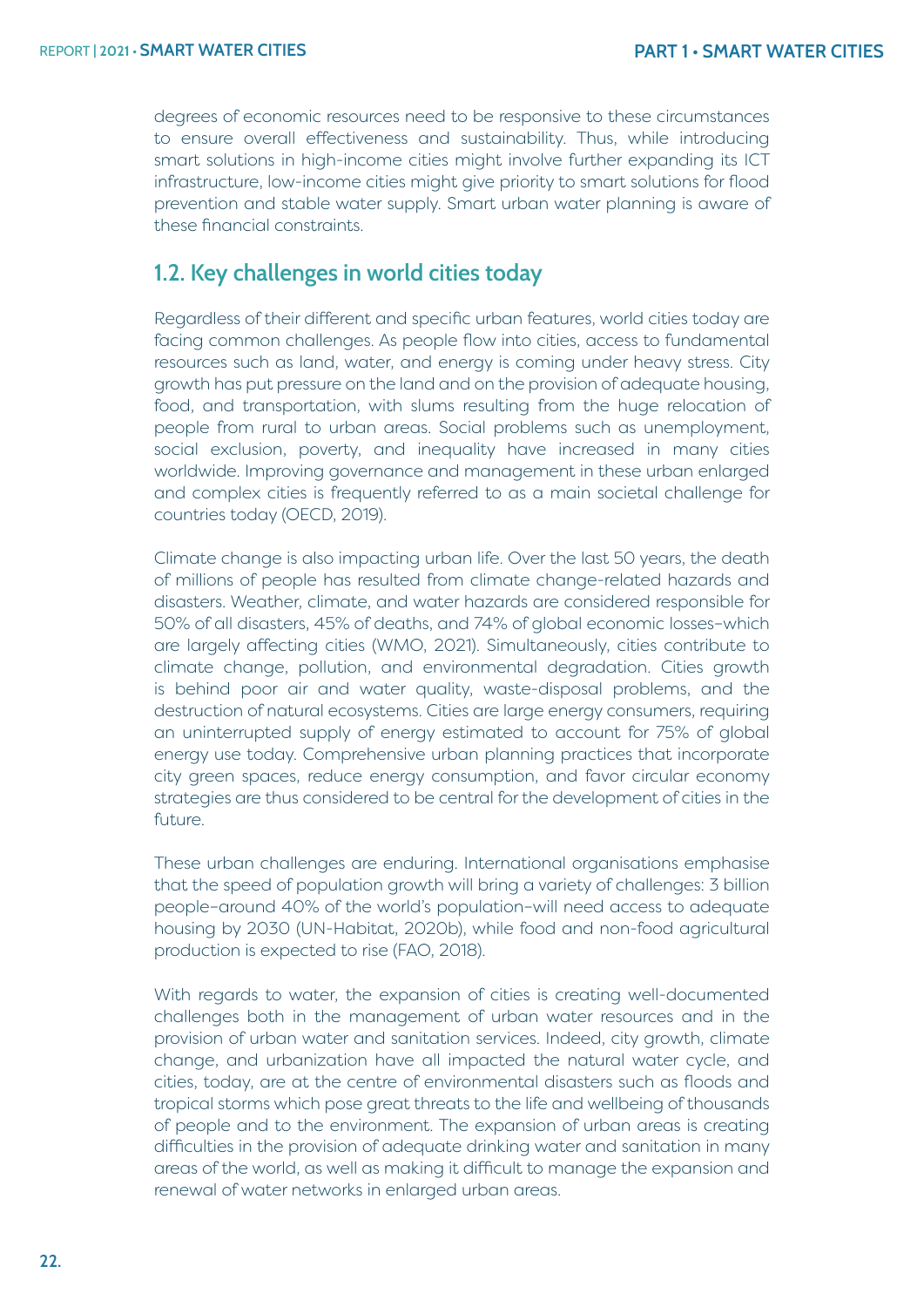The character and implications of five major water challenges are considered in more detail below.

#### **1. Flooding**

Floods have caused some of the largest human and economic losses in the last 50 years (WMO, 2021). Floods might be caused due to proximity to coastal areas or rivers and/or the geology or topography of a particular city. In cases when an urban area has inadequate drainage (or no draining at all), urban flooding also occurs. Floods have enormous impacts on both individuals and communities, and have large social, economic, and environmental consequences. Damages from floods are not only direct and immediate, but they can also expand to supply chains and transport networks, affecting a city's future developments as well. Currently, nearly 20% of the world population are directly exposed to floods, and this annual flood damage to urban property alone amounts to over USD 120 billion annually, half of which is in North America (Sadoff, et al., 2015).

Indeed, many cities around the world have faced flooding in the past and are regularly on alert for flooding risks. Some of the cities facing episodes of severe flooding are Nagoya and Osaka (Japan), Miami, New York City, and New Orleans (USA), Gugzhou and Shenzhen (China), Paris (France), Ho Chi Minh City (Vietnam), Jakarta (Indonesia), and Manila (Philippines).

In this report, we see the case of Ningbo, a large coastal city in Eastern China that has experienced numerous events of flooding in the last 50 years. Ningbo has been ranked one of the top 20 global port cities most prone to flooding risk during the typhoon season, when tidal surges and intense rainfall are frequent. The risk of coastal flooding in Ningbo is expected to rise by 2050 because of population growth, urbanization expansion, and land subsidence. In the last decades, New York City (USA) has also been experiencing an increase in sewer overflows and floods caused by heavy rainfalls. This trend is expected to persist in the future, causing difficulties not only for the provision of water services to residents, but also damaging the coastal water bodies of the city.

#### **2. Water scarcity**

Water scarcity refers to the lack of access to adequate quantities of water for human and environmental uses (UNICEF, 2021). It is caused by natural phenomena, human influences, or a combination of both (i.e., physical water scarcity, drought), as well as because of a lack of suitable infrastructure to ensure access to the existing water resources (i.e., economic water scarcity). Water scarcity causes severe restrictions and temporary interruptions to the water supply. This leads to higher operation and maintenance costs for industrial users and energy producers, income losses and competitive disadvantages in the agricultural sector, and losses in activities dependent on public water, like tourism (Spinoni, et al., 2016). It is estimated that droughts can limit a city's economic growth by 12% (Zaveri, et al., 2021). Water scarcity is currently affecting urban population: out of over 4 billion people living in urban areas, 143 million lack access to drinking water and 605 million are without access to at least basic sanitation facilities (WHO & UNICEF, 2019). It is expected that, by 2050, 685 million people, living in over 570 cities, will face an additional decline in freshwater availability of at least 10%. Water deficits are linked to 10% of the rise in global migration.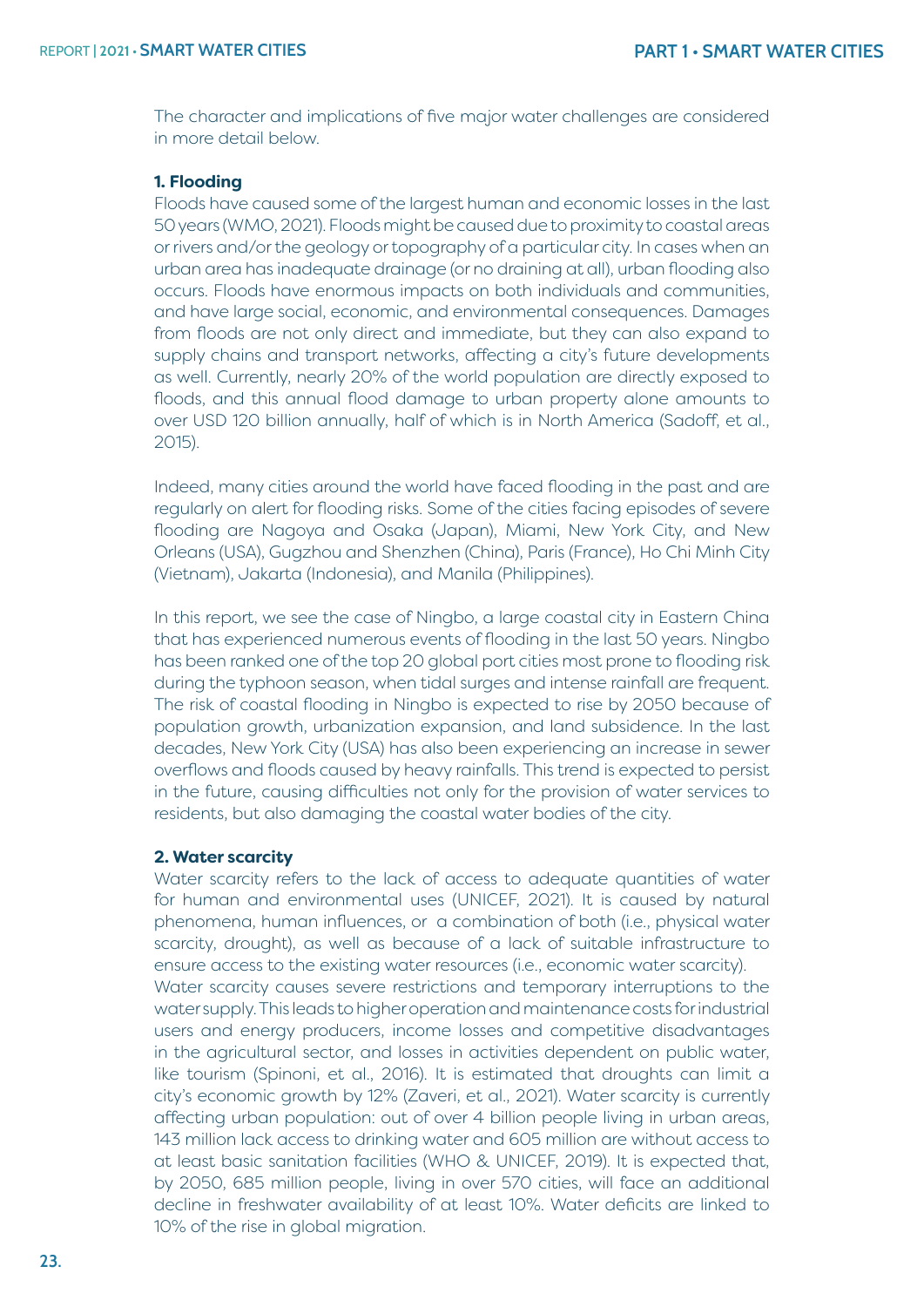Evidence exists of water stress in cities such as Cape Town (South Africa), London (UK), Venice (Italy), São Paulo (Brazil), Bangalore (India), Cairo (Egypt), amongst many others. In some cities, such as Amman (Jordan), Cape Town (South Africa) and Melbourne (Australia), this decline in freshwater availability might be between 30 to 49%, while Santiago (Chile) may see a decline that exceeds 50% (UNESCO & UN-Water, 2020). This report provides two different examples of water scarcity. First, the Algarrobo (Spain) shows how the volume of water available in the local reservoir has halved in only a decade, going from 102 hm<sup>3</sup> in 2011, to 50 hm<sup>3</sup> in 2021. This change has put the agriculture and tourism-dependent local economy at risk. Second, Nakuru (Kenya), Africa's fastest-growing city and the fourth in the world, currently faces a daily demand of water of 70,000 m<sup>3</sup>, while the available volume is 45,000 m<sup>3</sup>. The demand for water is expected to rise significantly to reach 191,000 m<sup>3</sup>/d in 2050 to serve the estimated population. These cases describe the difficulties that water scarcity is creating and the measures that have been proposed and implemented to try to deal with this challenge.

#### **3. Deficient water quality**

Water pollution, either point source or diffused, is causing inadequate water quality in many catchment areas around the world. Pesticides, fertilizers, salinization, chemicals, heavy metals, oils, etc., are some of the harmful substances reaching our water bodies. In cities, the lack of urban wastewater collection and treatment as well as the street runoff contaminants are pervasive problems. Pollution, at best, generates additional costs in ensuring access to safe water for the population. At worst, this circumstance means that water, not fit for purpose, is being distributed to water users and customers, transmitting diseases such as diarrhoea, cholera, dysentery, typhoid, and polio. Contaminated drinking water is estimated to cause 485,000 diarrhoeal deaths each year (WHO, 2019).

Many cities around the world including Pittsburgh (USA), Beijing (China), Mexico City (Mexico), Lagos (Nigeria), Caracas (Venezuela) have reported inadequate quality in their drinking water (World Resources Institute, 2018). In this report, we follow the measures that the city of Heredia, in Costa Rica, has put in place to deal with the deficient drinking water quality in the city. Heredia's water supply comes partly from surface waters with heavy sediment load, which makes human consumption difficult.

#### **4. Aging or insufficient infrastructure**

Problems such as infrastructure breakdown, failing pumps and motors, and water leaks are regularly reported across the world. Obsolete infrastructure is considered the cause of an average of 21% of water loss before distribution, threatening universal coverage of drinking water and sanitation and diminishing the capacity to protect citizens against water-related disasters. Significant investment is required to renovate and improve water infrastructure. This may include water supply networks, which on many occasions, are several decades old. According to OECD (2016), a total of 92% of surveyed cities (48 cities from OECD and non-OECD countries) have reported significant challenges in terms of updating and renewing these water infrastructures. Along with aging infrastructure, cities also suffer from inadequate water supply and sanitation infrastructure, unable to keep up with the population and urbanization growth. Globally, by 2050, the required investment for water supply and sanitation is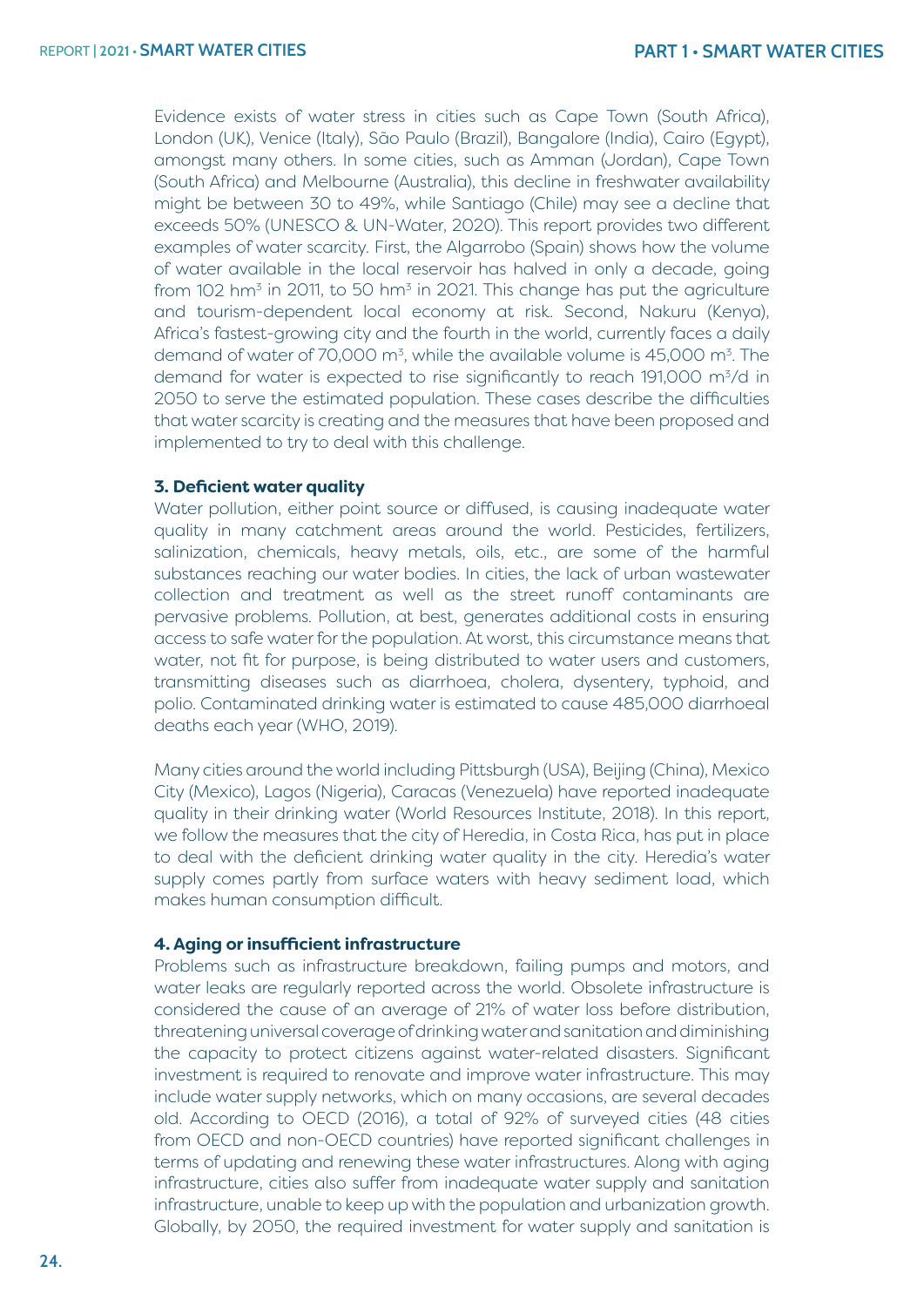

estimated at 6.7 trillion dollars. This bill can triple by 2030, considering the wider range of water-related infrastructure required (OECD, 2020b).

In this report, two examples of the challenges of an aging and insufficient infrastructure are presented. In Ciudad Juarez (Mexico), the authorities calculated that water leakage affected 47% of the total volume of water distributed. Mumbai (India), a megacity of over 8.5 million inhabitants, has approximately only 300,000 water meters. Such situations make it very difficult to provide accurate estimations of the populations' actual water needs, and to protect and manage the already strained local water resources. Details of the measures that the cities put in place are examined in further detail in the Annex.

#### **5. Inadequate urban water planning**

Beyond providing drinking water, sanitation services, dealing with aging infrastructures, cities also face problems due to poor planning practices. This challenge recognises that smart urban water management also fulfils other functions relating to environmental protection, health and well-being, social connection, emotional balance, and happiness. Adequate water infrastructure planning concerns more than just guaranteeing safe water services provision; it also regards the promotion and the conservation of water resources and the protection of urban ecosystems. Access to safe, open, and green water areas in cities (including coastal or waterfront spaces, fountains, parks, and green areas) promotes wellbeing and inclusion, as well as helps citizens to develop positive social interactions and healthy activities. These measures can also contribute to mitigating the impacts of floods and rising sea levels.

Busan, the second largest city in the Republic of Korea, aspires to adopt a friendlier urban design when it comes to access to water leisure and recreational area. The BEDC is a new development project planned to be built to the west of the city of Busan by 2028. One of the most distinctive challenges taken up by the authorities has been to facilitate public access to green and blue areas (parks, riverside, and wetlands) in the city, and to integrate nature into the other functions of the city – provision of commercial and business spaces, residential areas, and leisure and cultural zones. But improvements in the urban design of the cities can also be undertaken in existing cities via smart water solutions. Hong Kong (China) presents a very peculiar situation. Although it is an inherently water scarce city, water supply has been ensured thanks to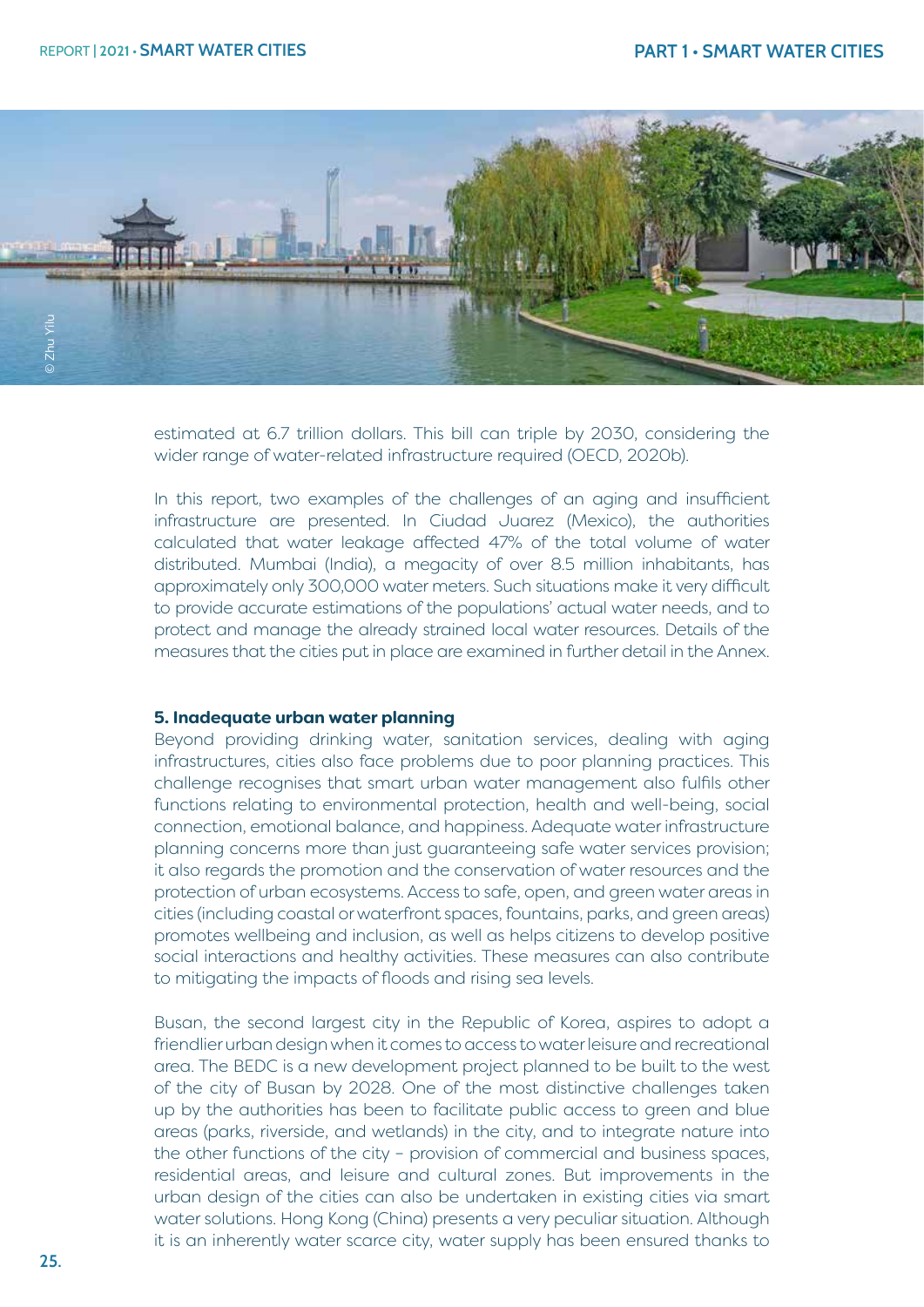an inter-basin transfer scheme bringing water into the city, which has resulted in an over-allocation of water for the city. A current smart metering pilot project is aiming to limit overuse of water and to promote its conservation.

Table 5 presents a comparison of the country cases reflected in the Annex that this report explores in detail. It is important to keep in mind that many of the city cases presented here face not only one, but several of the water challenges described. Water scarcity, insufficient infrastructure, and deficient water quality, for instance, are often simultaneously present. Table 5 highlights the challenge that the city has addressed more explicitly and directly, but any intervention on one of the challenges has an impact in the overall water status of a city.

| <b>City</b>                           | <b>Country</b>              | <b>Region</b>                                        | <b>Type of City</b>                | <b>Type of</b>                                        |                                       |                                                               |
|---------------------------------------|-----------------------------|------------------------------------------------------|------------------------------------|-------------------------------------------------------|---------------------------------------|---------------------------------------------------------------|
|                                       |                             |                                                      | Population                         | New or<br><b>Existing Urban</b><br><b>Development</b> | <b>Economic</b><br><b>Development</b> | <b>Challenge</b><br><b>Addressed</b>                          |
| <b>Algarrobo</b>                      | <b>Spain</b>                | <b>Europe</b>                                        | <b>Urban</b><br><b>Settlements</b> | <b>Existing</b>                                       | <b>High-Income</b><br><b>Economy</b>  | <b>Water</b><br><b>Scarcity</b>                               |
| <b>Busan Eco</b><br><b>Delta City</b> | <b>Republic</b><br>of Korea | <b>Asia</b><br><b>&amp; The Pacific</b>              | <b>Medium Size</b>                 | <b>New</b>                                            | <b>High-Income</b><br><b>Economy</b>  | <b>Inadequate</b><br><b>Urban Water</b><br><b>Planning</b>    |
| <b>Ciudad</b><br><b>Juarez</b>        | <b>Mexico</b>               | <b>North</b><br><b>America</b>                       | <b>Medium Size</b>                 | <b>Existing</b>                                       | <b>Upper Middle</b><br><b>Income</b>  | <b>Aging or</b><br><b>Insufficient</b><br>Infrastruc-<br>ture |
| <b>Heredia</b>                        | <b>Costa Rica</b>           | Latin<br><b>America</b><br>& The<br><b>Caribbean</b> | <b>Urban</b><br><b>Settlement</b>  | <b>Existing</b>                                       | <b>Upper Middle</b><br><b>Income</b>  | <b>Deficient</b><br><b>Water Quality</b>                      |
| <b>Hong Kong</b>                      | <b>China</b>                | <b>Asia</b><br>& The Pacific                         | <b>Large City</b>                  | <b>Existing</b>                                       | <b>High-Income</b><br><b>Economy</b>  | <b>Inadequate</b><br><b>Urban Water</b><br><b>Planning</b>    |
| <b>Mumbai</b>                         | <b>India</b>                | Asia<br><b>&amp; The Pacific</b>                     | <b>Megacity</b>                    | <b>Existing</b>                                       | <b>Lower Middle</b><br><b>Income</b>  | <b>Aging or</b><br><b>Insufficient</b><br>Infrastruc-<br>ture |
| <b>Nakuru</b>                         | <b>Kenya</b>                | <b>Africa</b>                                        | <b>Small City</b>                  | <b>Existing</b>                                       | <b>Lower Middle</b><br><b>Income</b>  | <b>Water</b><br><b>Scarcity</b>                               |
| <b>New York</b><br><b>City</b>        | <b>USA</b>                  | <b>North</b><br><b>America</b>                       | <b>Large City</b>                  | <b>Existing</b>                                       | <b>High-Income</b><br><b>Economy</b>  | <b>Flood Risks</b>                                            |
| <b>Ningbo</b>                         | <b>China</b>                | <b>Asia</b><br><b>&amp; The Pacific</b>              | <b>Large City</b>                  | <b>Existing</b>                                       | <b>Upper Middle</b><br><b>Income</b>  | <b>Flood Risks</b>                                            |

#### Table 5. City Cases in the Report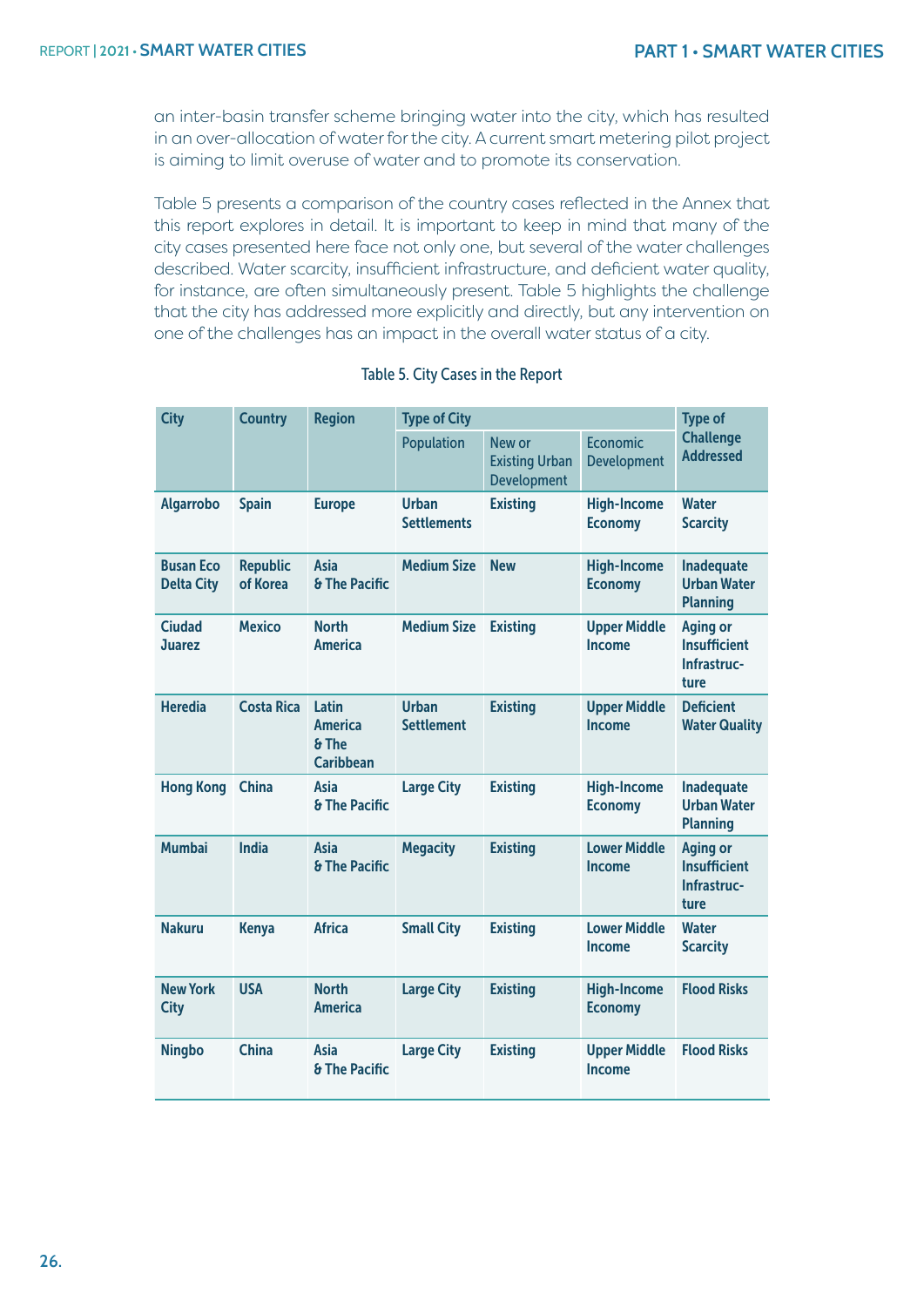# **1.3. The global agenda for smart and sustainable development of cities**

In the last 20 years, the international community has given particular attention to global urban water challenges. Several international agreements and guidelines have been adopted with the aim to coordinate an international response to these events. These agreements constitute a global agenda with a shared vision, goals and targets, and a plan for common action. Many of these international initiatives identify cities as central actors. Engaging with the city level has thus been considered crucial, and city authorities can follow international strategies while adjusting them to their local particularities. For this reason, many international agreements frequently establish objectives that require substantive progress at the city level.

The most comprehensive initiative touching upon urban water management has been the adoption of 2030 Agenda for Sustainable Development by the United Nations in 2015. The 2030 Agenda spells out the Sustainable Development Goals (SDGs), which is a collection of 17 interlinked global goals designed to be a "blueprint to achieve a better and more sustainable future for all" (UN, 2017). Agreed upon by governments around the world, the SDGs specify 169 targets in a wide range of areas, including poverty alleviation, economic growth, and environmental objectives. Two SDGs are particularly dedicated to water and to cities. They are Goal 6 and Goal 11:

- Goal 6 aims to ensure availability and sustainable management of water and sanitation for all by the year 2030.
- Goal 11 focuses on making cities inclusive, safe, resilient, and sustainable, by aiming to reduce the impact of disasters, reducing the environmental impact of cities, and by increasing the universal access to green and public spaces.



#### Figure 5. Sustainable Development Goals

To facilitate the implementation of the SDGs, other measures leading to their achievement have been adopted. With regards to goal 6, the UN declared 2018-2028 as the International Decade for Action "Water for Sustainable Development", a period when the UN family of organisations will carry out a series of actions to improve water sustainability and availability. Also, with the adoption of the UN 2030 strategy and the SDG 6 global acceleration framework, the UN has shown commitment for water action at the international level. Their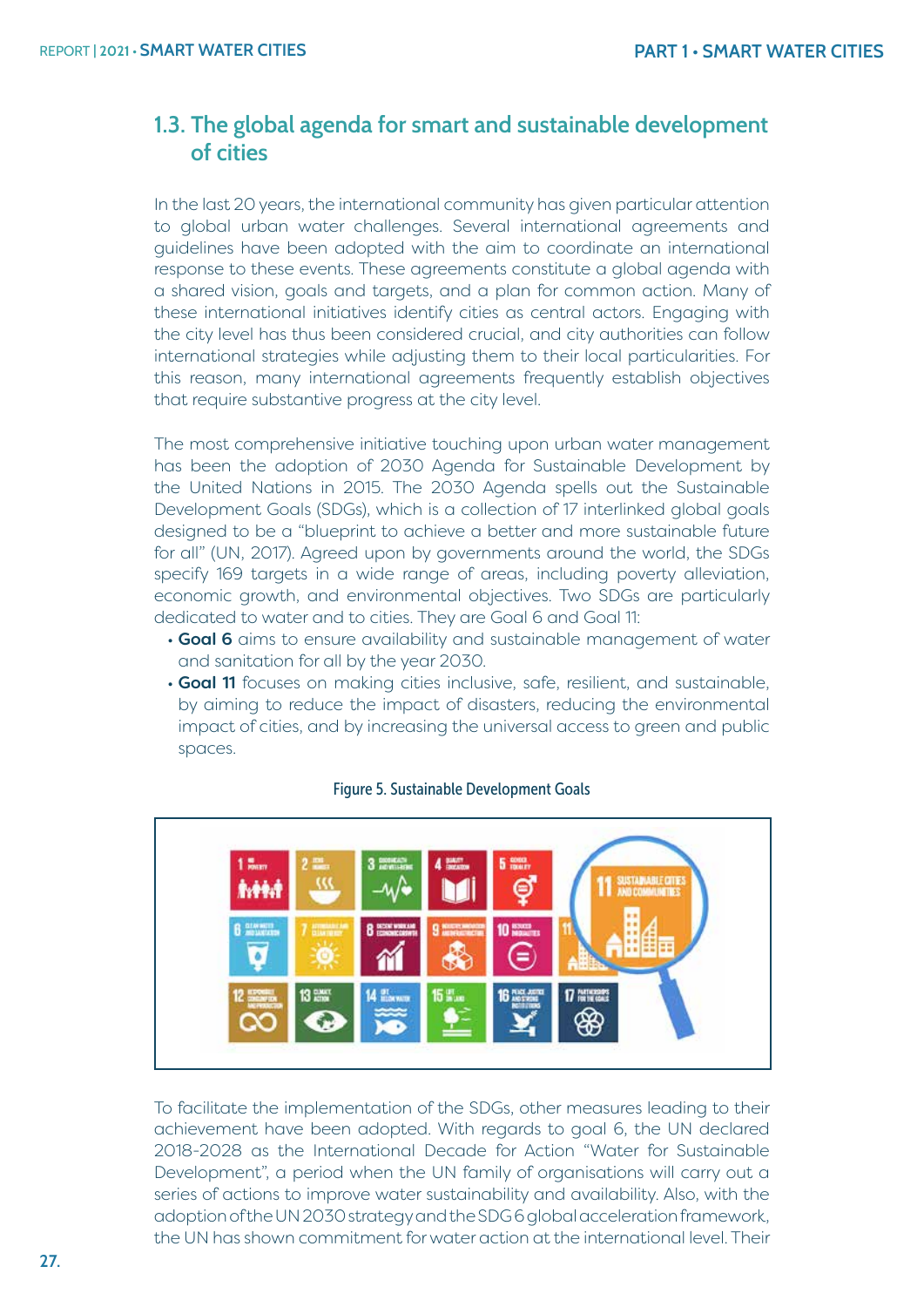focus has been on accelerating progress towards the targets of SDG 6. These measures aim to provide support to monitoring and reporting at the global, regional, and sub-regional levels, to facilitate outreach and communication activities through publications and global campaigns, to provide technical advice, and to assist countries to identify top priorities.

SDG 11 has also received further attention. UN-Habitat has played a role in assisting national and local governments with the implementation of the cityrelated targets. With the adoption of the "Goal 11 - monitoring framework" and the UN-Habitat new urban agenda, endorsed by the UN General Assembly in 2016, the UN has argued that adequate urbanisation can help with attaining sustainable development targets. UN agencies have provided aid for the collection and analysis of urban data and assistance for the preparation of country-based reports.

Other key agreements concerning sustainable development have also given a central role to local urban action. The Paris Agreement, for one, is the landmark global agreement to combat climate change, and the Sendai Framework provides concrete actions for protecting development gains from the risk of disaster. Both these agreements indicate how crucial it is to engage citizens and urban authorities in taking action that limits runaway global warming and the impact of weather-related hazards at the local level. In fact, it is estimated that up to 65% of SDGs targets might be at risk if local urban stakeholders are not assigned a clear role in the implementation of the agenda (Kanuri et al., 2016).



Figure 6. Benefits of Smart Cities

To deal with these urban problems, the promotion of "smart" urban development has been considered a desirable objective, with smart technologies as central instruments for addressing and achieving solutions to urban challenges. The purpose of smart cities has been to improve policy efficiency, reduce waste and inconvenience, improve social and economic quality, and maximize social inclusion. The use of data and technology has been an influential global trend aiming to better decision-making at the city level. Data on the ICT access and

Source: Woetzel et al. (2018)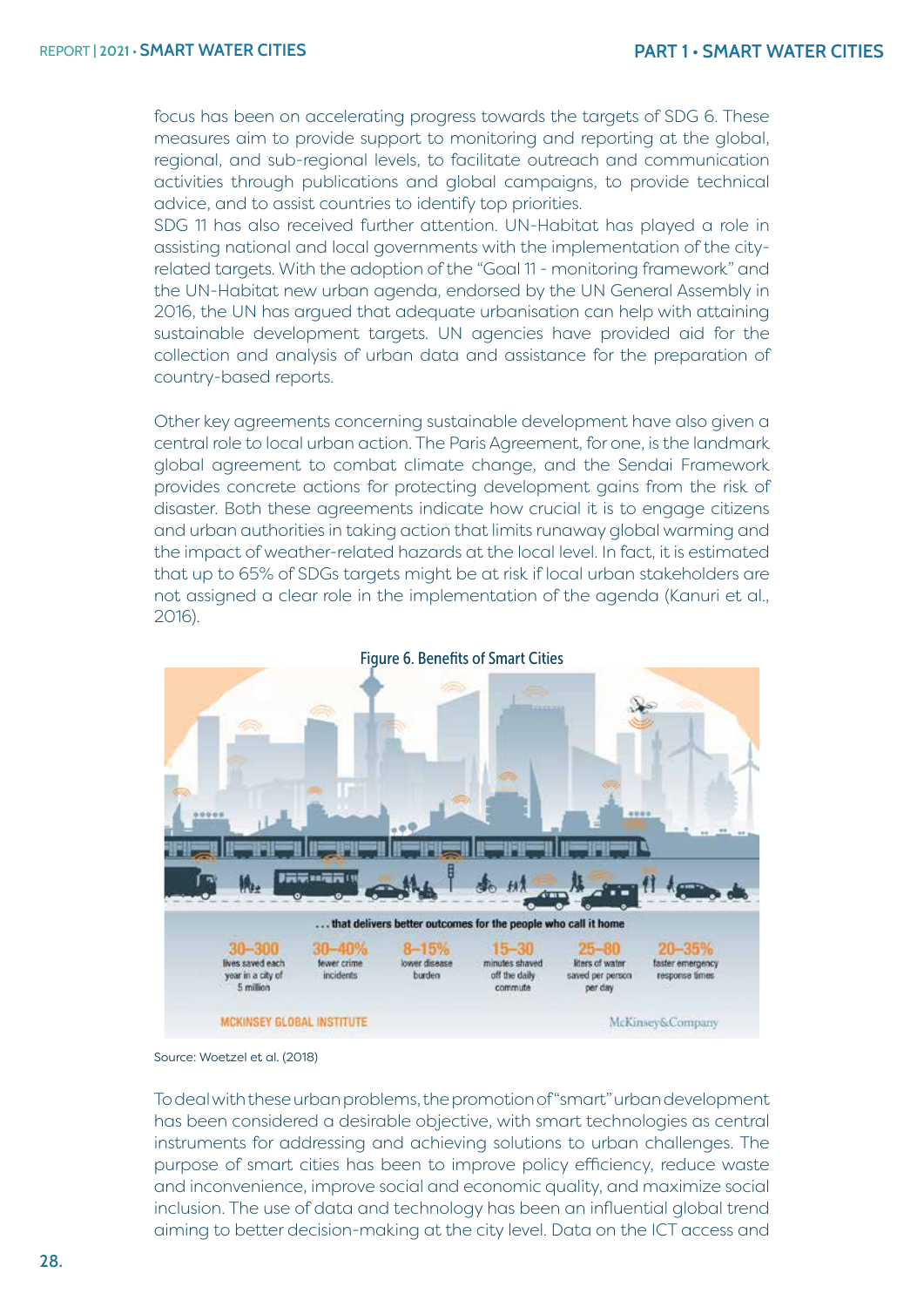#### REPORT **| 2021 • SMART WATER CITIES**

Hong Kong (China)



usage (including access to computers, fixed and mobile internet broadband, use of the internet for professional, services and leisure, etc.), have shown a constant progression in all fields and socio-economic sectors across the world since the 1990s. The COVID-19 pandemic has recently accelerated these progressions. Taking steps to introduce ICTs has been one of the main strategies for meeting global challenges. We have witnessed initiatives for introducing smart technologies in sectoral policies such as transport, energy, education, natural resources management, and in the provision of many different services.

At the global level, international organizations have supported this trend to put smart cities at the forefront of a common global action. The "People-Centered Smart Cities Programme" is one of UN-Habitat's five global flagship strategic action programs. The program has emphasized how digital technologies can help to reach SDGs by improving livelihoods, economic, and gender equity, while at the same time recognizing the many challenges that ICTs themselves pose. For this reason, UN-Habitat has made efforts to enable the establishment of long-term partnerships with national and local governments and other stakeholders to facilitate an appropriate transition towards a wider use of smart technologies.

The United Nation has also spearheaded an initiative entitled, United 4 Smart Sustainable Cities (U4SSC) with the participation of the International Telecommunication Union (ITU), the United Nations Economic Commission For Europe (UNECE) and UN-Habitat, launched in May 2016. This initiative aims to provide cities with the criteria and the means to evaluate their contributions in making cities smarter and more sustainable.

Overall, these initiatives show that smart urban development has been at the top of the global agenda for international organizations. However, while international agreements provide guidance, the responsibility for defining and executing these measures, policies, and treaty goals lie within each UN member state. The next chapter examines some of smart water initiatives that have been implemented in different countries in the Americas, Europe, Africa, and Asia. These case studies help to identify the main features of a Smart Water City and show how ambitious actions in cities are critical to meeting global targets.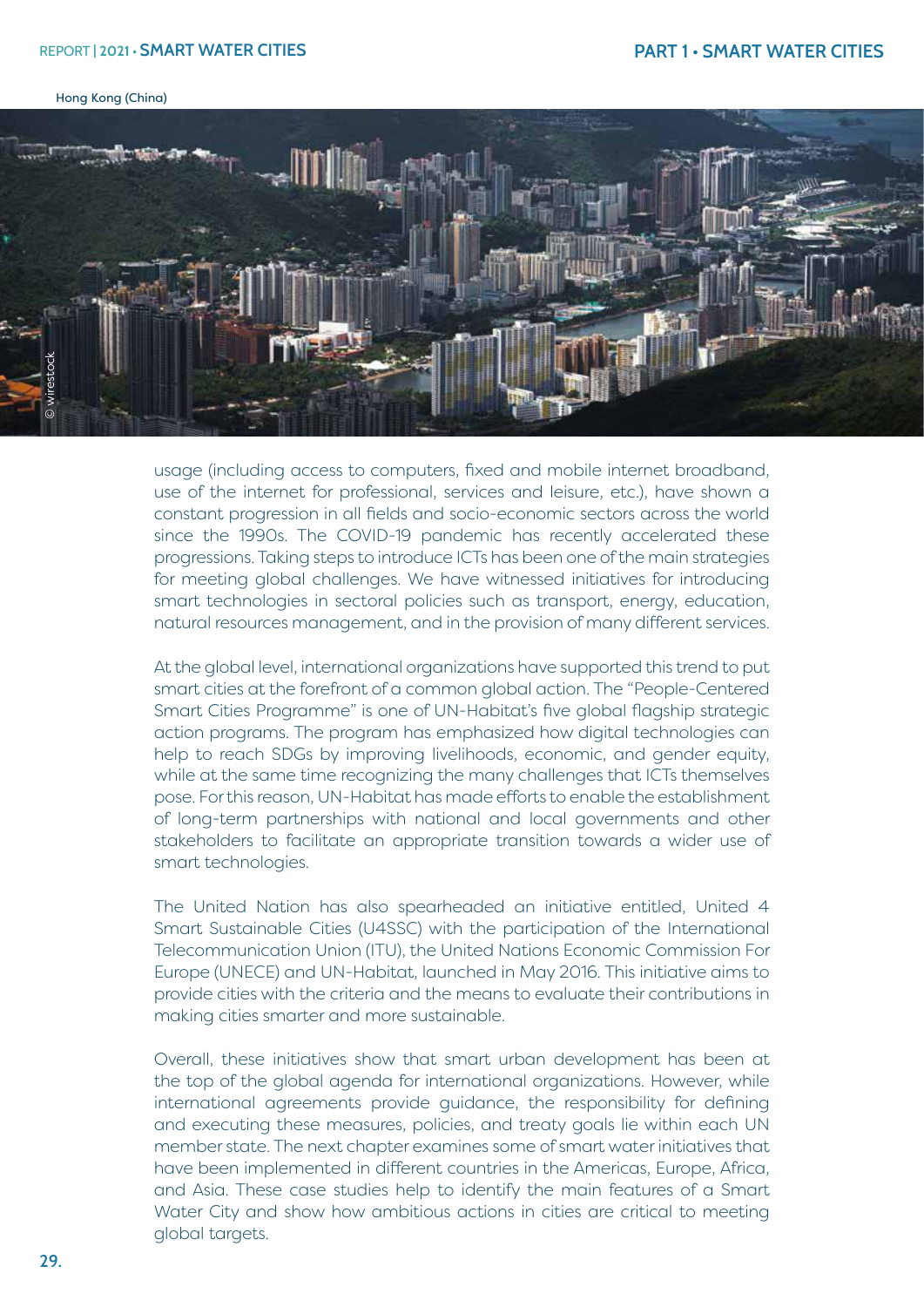# **CHAPTER 2 SMART WATER CITIFS**

# **2.1. Functions of water in cities**

Meeting the basic need for safe drinking water and sanitation has been the key objective in water resources management at the city scale. Drinking water and sanitation have been services traditionally provided by local water services suppliers, either public or private. Ensuring that these essential demands for water services are met has been a condition for societal well-being and socioeconomic development. Therefore, water planning authorities have put the provision of urban water services at the centre of development plans.

In addition to meeting these basic needs, water serves other equally important functions, as well, and these can best be understood by examining the concept of "water cycle". The water cycle refers to the constant movement of water in Earth's atmosphere. This process takes place through five different stages (condensation, precipitation, infiltration, runoff, and evapotranspiration) over four spheres (atmosphere, lithosphere, hydrosphere, and biosphere) and in three different forms (liquid, solid (ice), and vapor). The water cycle is frequently illustrated with a model representing the circulation of water in the watershed – see Figure 7.



Figure 7. The Water Cycle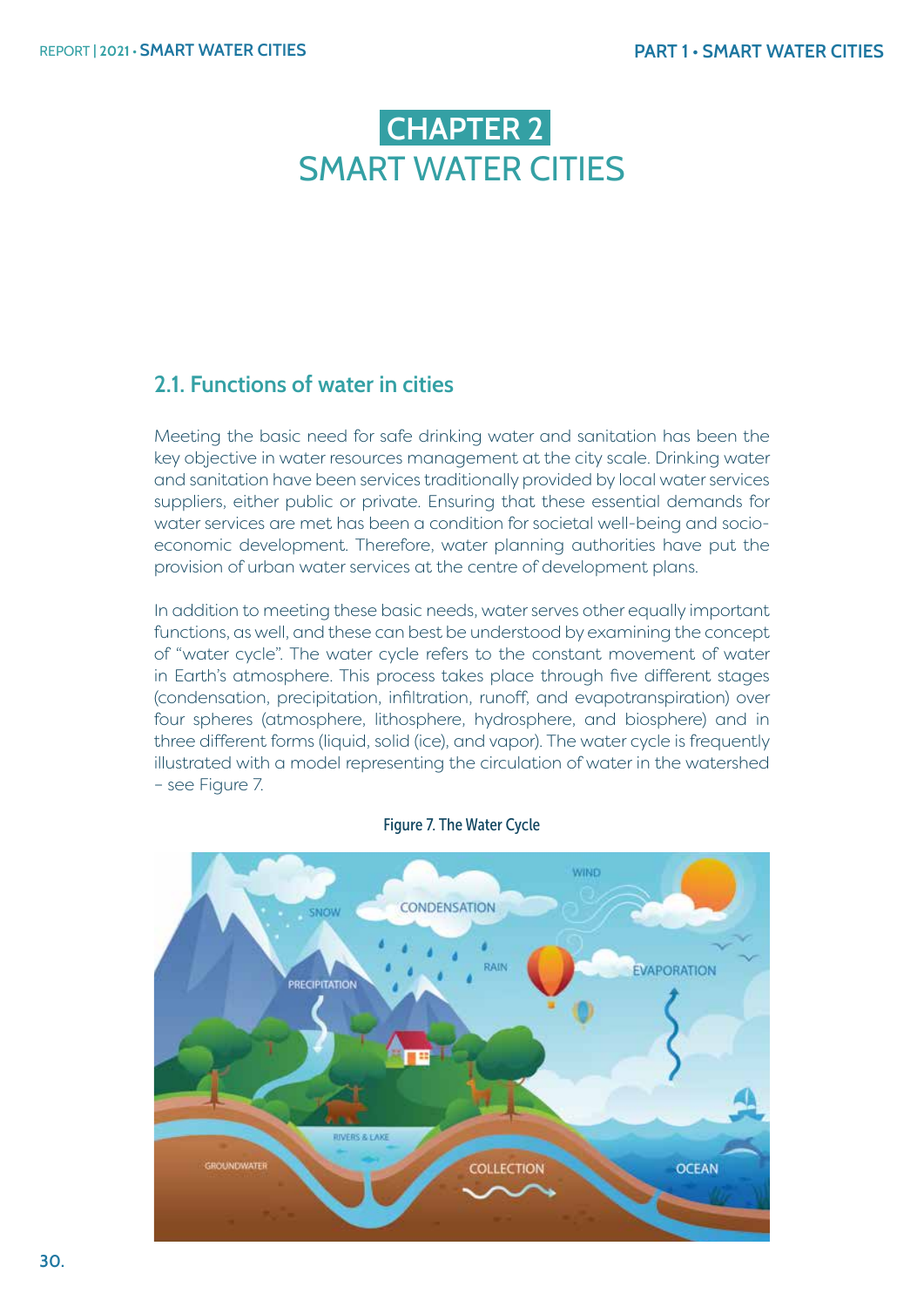At each stage of the water cycle, water fulfils important functions: it regulates the temperature of its surroundings; it erodes rocks and converts them into soil; it produces minerals that then circulate in the different spheres; and it transforms and creates geographical features, etc. In short, water does not only serve human needs, but it also modifies the environment and creates the conditions for human, animal, and plant life, as well as for ecosystems to survive. Significantly, the water cycle also represents the idea that any prospective intervention at any stage of the water cycle can have an impact in all subsequent stages.

Human activity has changed and disrupted the water cycle: irrigation, abstractions, storage, deforestation, desalination, etc. are all common human activities with implications in how water continues to circulate through the different phases of the water cycle. Cities above all have altered the water cycle in such a way that experts propose to use the term "urban water cycle" as a distinct and differentiated concept to the natural water cycle (Marsalek, et al., 2008).

In urban settings, the principal structure of the water cycle remains the same, but certain key aspects have changed because of phenomena such as urbanization, industrialization, and population growth. Human activities destined to treat water resources and bring them to human-acceptable standards have changed water's journey from catchments through reservoirs and treatment to domestic taps, and from households to nature. Concrete and pavements found in cities limit water infiltration and create run-offs, which have brought pollution and waste into storm water systems as well as have limited the replenishment of groundwater aquifers. These have consequences on the water available for abstraction. In short, human intervention has modified water circulation at the city level, altering the quality and the availability of water resources– See Figure 8.



#### Figure 8. The Urban Water Cycle

An understanding of the different functions of water needs to be at the core of any smart and integrated urban planning project. Indeed, awareness of what water does at different stages of its water cycle, and what effects cities have on water resources and the environment, can help to plan cities in a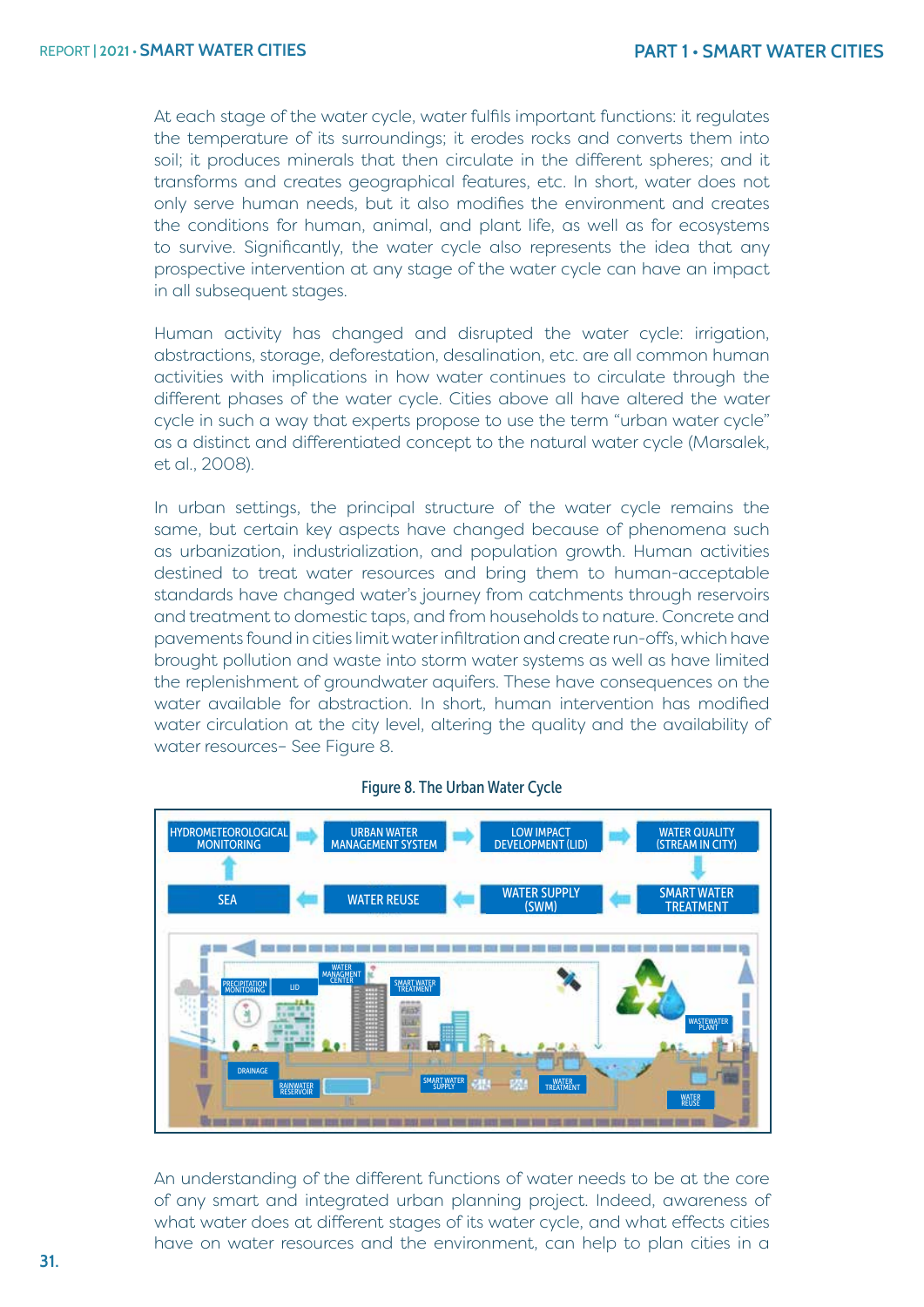more integrated, effective, and sustainable manner. Smart water technologies have a role to play in providing improved water services to city inhabitants, but they are also called on to improve urban planning practices by enhancing urban ecosystem's resilience and aiding in human coexistence with nature. Smart water technologies are tools that can help manage water resources more efficiently and sustainably, facilitating that water also fulfils other key functions beyond the (critical and indispensable) supply of safe drinking water and sanitation in a city. Such understanding is essential for the development of Smart Water Cities.



#### Figure 9. The Natural and Urban Water Cycles

### **2.2. What is a Smart Water City?**

To examine the concept of "Smart Water City," it is necessary first to examine what a "smart city" means. The concept of "smart city" has become a promising aspiration to deal with the challenges that world cities face nowadays. The term refers to improving the quality of life via the use of ICTs in different sectors of the urban environment (including water, transport, energy, education, etc.). The origin of the concept goes back to the 1980s, to the initial development of computers and robotics, the expansion of the internet, the formation of large technological companies,s and new industrial clusters such as Silicon Valley. The 'smart city' concept appeals to views about highly engineered and competitive cities (Glasmeier & Christopherson, 2015).

Different definitions and criteria for identifying the main features of a smart city exist (For a discussion on the "smart city" concept, see Ahvenniemi, et al., 2017; Albino, et al., 2015). The United Nation has defined a smart city as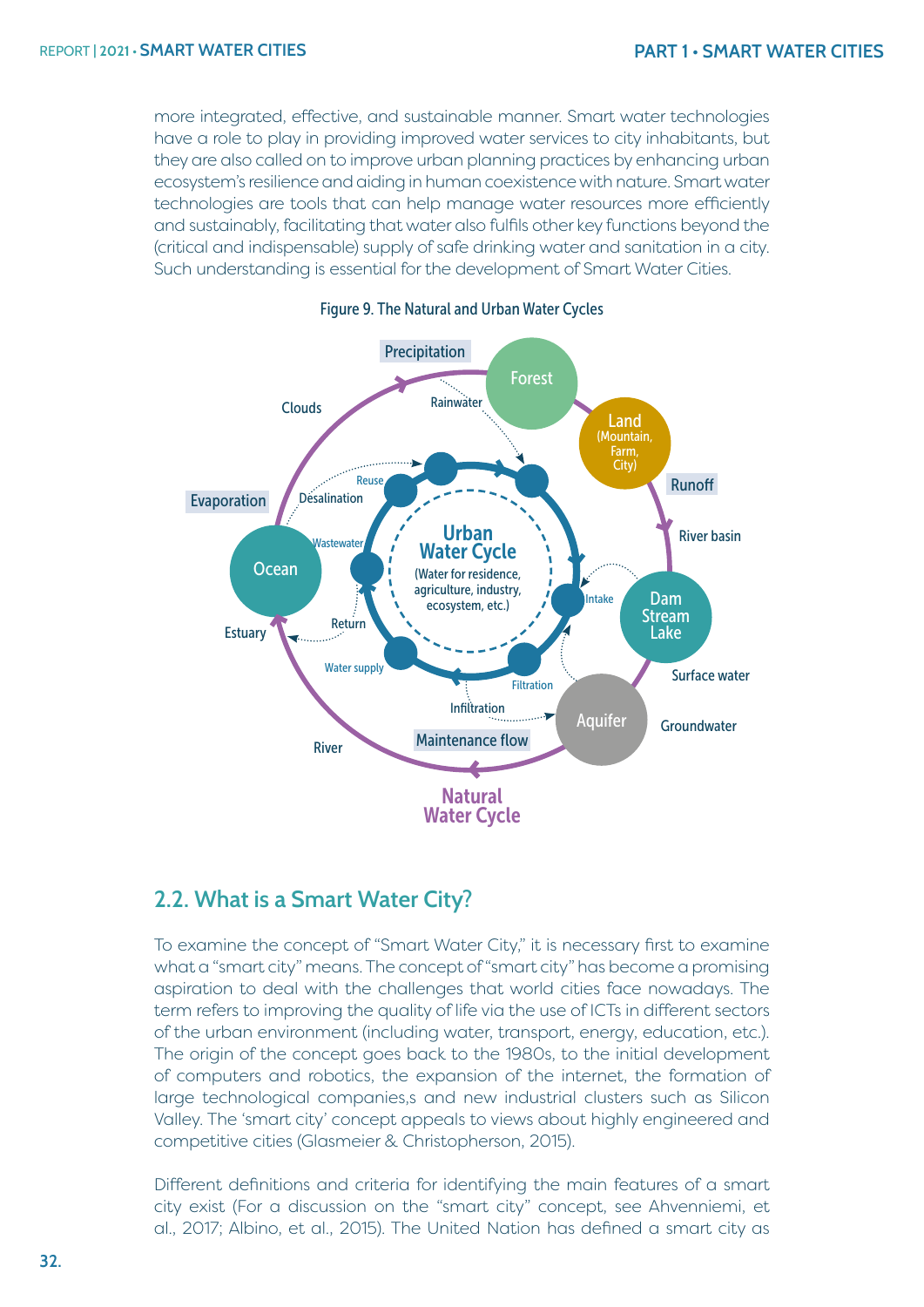"an innovative city that uses ICTs and other means to improve quality of life, efficiency of urban operation and services, and competitiveness–while also ensuring that it meets the needs of present and future generations with respect to economic, social, environmental as well as cultural aspects" (UNECE, 2015). For this approach, the use of ICTs is inextricably linked to the impact of such technology. A smart city is not only a city that implements ICTs, but is one that reports substantial and measurable improvements in the urban sustainability and the quality of life of local actors because of the implementation of these technologies. Thus, smart interventions pay careful attention to the target population whose needs are being addressed, the circumstances of where the intervention is proposed, as well as impact to future generations and the environment. This understanding goes beyond characterizing a smart city as a city that exclusively employs technologies in the provision of services to its citizens (be it transport, communications, infrastructure, logistic, or energy systems, or all of them combined). It also concerns the impact of the use of ICTs in everyday urban life. A smart city pays attention to, for instance, the number and uptake of technologies by citizens and organizations or the length and strength of the ICTs network, as well as the social and the environmental consequences of their use.

For the definition of "Smart Water Cities" the present report builds, along with the UN's definition of a smart city, on the ["Smart Water Management - Case](https://www.iwra.org/wp-content/uploads/2018/11/SWM-report-final.pdf) [Study Report"](https://www.iwra.org/wp-content/uploads/2018/11/SWM-report-final.pdf) edited by IWRA and K-water. This report examined the use of integrated, real-time information and ICTs solutions, such as sensors, monitors, Geographic Information System (GIS), satellite mapping, and other contactless, intelligent tools in both urban and agriculture water management. The report presents evidence of how SWM has provided solutions at different scales and across various urban and rural contexts, and how they have impacted the social, economic, environmental, governance, and technological spheres. It provided evidence of how SWM projects can aid in the achievement of the SDGs by improving livelihoods and economic and gender equities, reducing hunger, broadening access to knowledge and education, enhancing health and wellbeing, adapting to climate change, and improving safety. In addition, the report also argued for establishing an adequate governance and regulatory framework to support the implementation of smart and sustainable water projects and initiatives.

With this understanding, a Smart Water City is defined to include the use of ICTs in urban water management and the impacts of those ICTs on the quality of life of citizens–including socio-economic, cultural, and environmental aspects. In this sense, the definition combines the use of smart technologies with the results of their use, which concerns not only a city's technological prowess, but also wider aspects of economic efficiency, social equity, and environmental sustainability. In addition, the definition stresses the importance of adequate water management for the development of cities. Smart Water Cities develop thanks to a supportive institutional, regulatory, and policy framework.

Furthermore, in a Smart Water City, ICT-based intelligent technologies complement and improve existing infrastructure and technologies for water management within the whole urban system. They are a supportive tool for the different functions of water in urban settings. This understanding highlights that Smart Water Cities concern not only the provision of drinking water and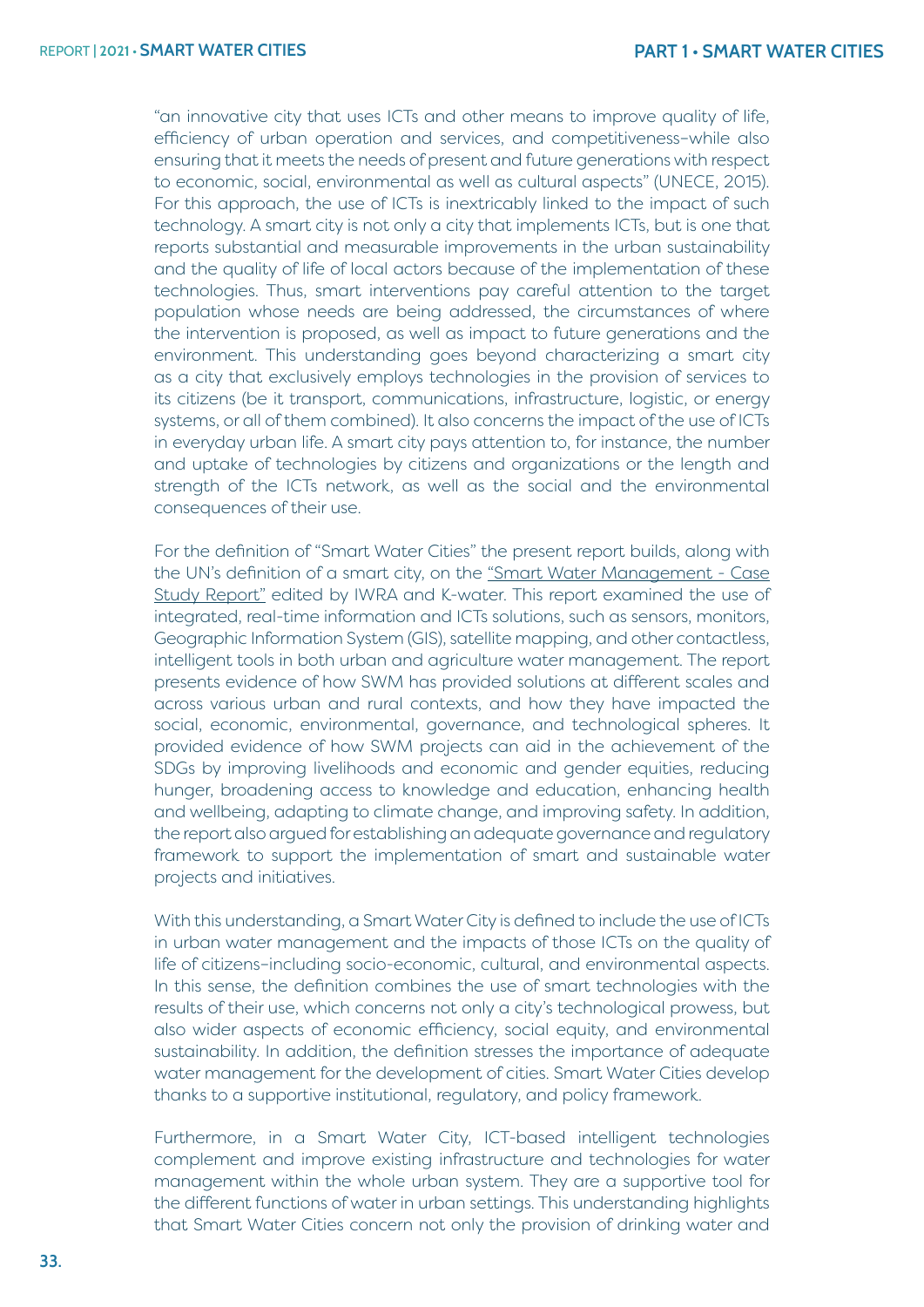sanitation services for urban water users, but also other urban water functions such as urban water restoration, waterfront usage, and integrated water managements (see Box 3).





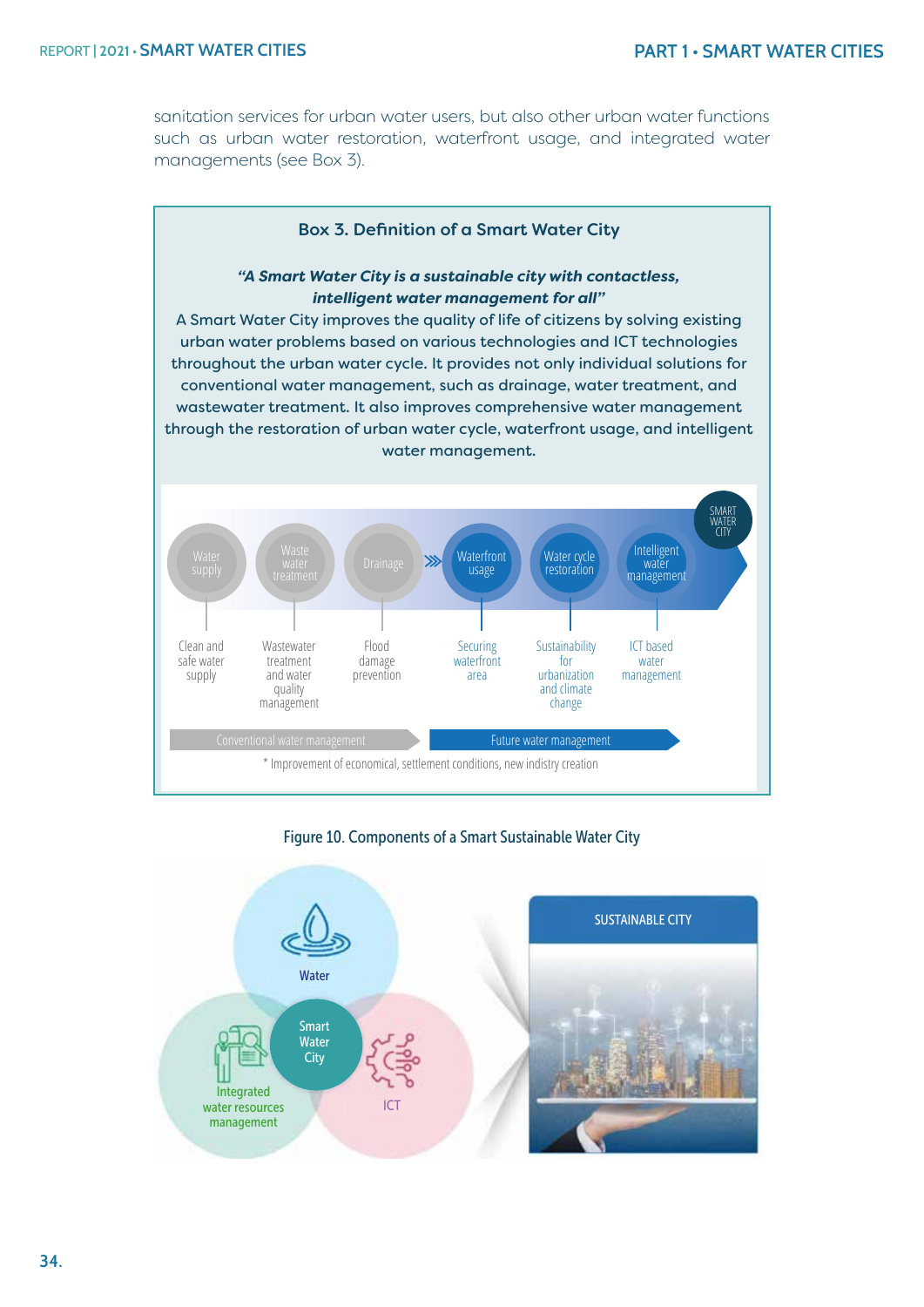

# **2.3. National and local policies and strategies for Smart Water Cities today**

This section examines some of the national and regional policies and strategies put in place in the nine case study cities presented in the Annex of this report. These cases demonstrate attempts to implement smart water solutions and the Annex provides illustrations of the regulatory measures, the national plans, the economic instruments, and the voluntary means, etc., adopted in different cities to limit the need for new water resources and to optimize the available ones in different places around the world. The cases show that, in addition to having the knowledge and capacity to develop and implement technical solutions to urban water challenges, policies and strategies need to be in place to enable the adoption of smart water solutions. Having an appropriate regulatory framework is a requisite for adopting initiatives conducive to sustainability and smart development. Adequate economic resources are also crucial for the economic viability of the smart initiatives. Developing appropriate administrative capacity is also crucial for making decisions concerning water resources. In this sense, developing Smart Water Cities does not only depend on having the adequate technology in place, but also on removing non-technical obstacles and putting in place policy measures to enable their adoption.

#### **Algarrobo (Spain)**

The case of Algarrobo, in Spain, presents a successful smart city local initiative led by a private company within a facilitating national and regional regulatory framework. The case study looks at the implementation of smart water technology for the treatment and reuse of reclaimed urban waters in an area where finding alternative sources of water is of high strategic value. In this sense, the Spanish case shows the importance of establishing a regulatory framework where local initiatives can prosper. Such framework, although not dealing directly with the development of smart water technologies, has facilitated the adoption of innovative practices for water reuse and wastewater treatment initiatives. It has reduced potential obstacles that this initiative could have otherwise found. In particular, the case of Albarrobo shows a close alignment between European, national, regional, and local strategies to favor the introduction of innovative solutions for water reuse.

At the European level, the Water Framework Directive (Directive 2000/60/ CE) establishes that all water bodies in the EU must achieve good qualitative and quantitative status–measured with a series of pollutant limits–while the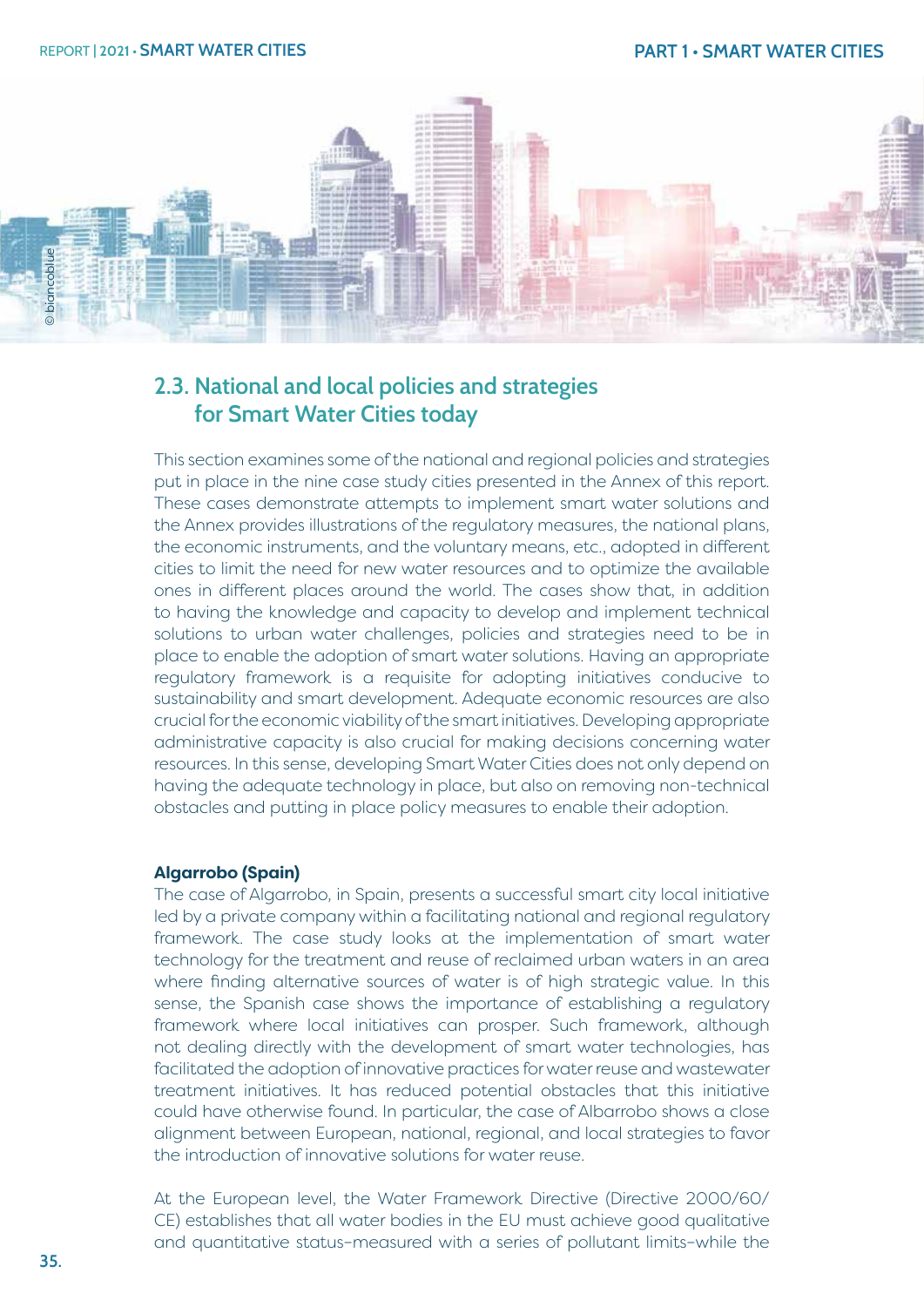Urban Wastewater Directive (Directive 91/271/EEC) sets the obligation to treat wastewater "whenever appropriate". More recently, Regulation 2020/741 has established a series of minimum requirements for the reuse of water, which supports the implementation of initiatives for the safe reclaim and reuse of wastewater throughout the EU.

To meet these EU requirements, the Spanish government adopted the National Plan for the Reuse of Reclaimed Water. This plan aims to achieve "zero discharge" into coastal areas by providing incentives for the use of reclaimed water in inland areas and promoting good practices. The Spanish Circular Economy Strategy joined these efforts and proposed a complimentary goal of achieving a 10% improvement in the efficiency in the use of water, and in the Circular Economy Action Plan 2021-2023, where water reuse is considered a priority area. For its part, the regional level has adopted initiatives aiming to deal with the region's water scarcity while simultaneously facilitating access to water for irrigation–one of the pillars of the regional economy. Different regional policy strategic plans, such as the Andalusian Pact for Wate, the Andalusian Circular Bioeconomy Strategy, and the Andalusian Climate Change Law, seek to widen the use reclaimed water and to implement innovative agricultural techniques that are better adapted to climate change, more efficient in the use of water and energy, and which depend less on the use of fertilizers.

#### **Busan Eco Delta City (Republic of Korea)**

Korea was the first country in the world to enact legislation on smart cities, beginning in 2008. While the project to develop the BEDC date of 2012, the origins can be traced to 2008 when Korea has been the first country in the world to enact legislation on smart cities. After the adoption of the Act on the Construction, etc. of Ubiquitous Cities (U-City Act) in 2008, the Act on the Promotion of Smart City Development and Industry (Smart City Act) was incorporated in 2017, showcasing 34 amendments to the original act. The Smart City Act defines a smart city as 'a sustainable city wherein various city services are provided based on city infrastructure constructed by converging and integrating construction technologies, ICTs, etc. to enhance its competitiveness and liveability') (Article 2, Paragraph 1). With this Act, smart cities in Korea are considered a "platform to improve the quality of life for citizens, enhance the sustainability of cities, and foster new industries by utilizing innovative technologies of the 4<sup>th</sup> Industrial Revolution (4IR) era".

The scope of actions for the smart cities in Korea has evolved continuously. In the early 2000s, only ICT-based infrastructure projects in new town developments were considered smart city projects (see Table 6). ICTs were seen as a main driving force of economic growth. Installing communication networks and Integrated Operation Control Centers (IOCCs) for data was led by the Ministry of Land, Infrastructure, and Transport (MOLIT). Later, the perspective on smart cities was expanded to integrate existing infrastructure and services, and smart city projects were implemented in existing cities as well as in new towns. The central government was still the main facilitator of these projects, but more ministries other than the MOLIT were involved in development, such as the Ministry of Science and ICT (MSIT) and the Ministry of Trade, Industry, and Energy (MOTIE).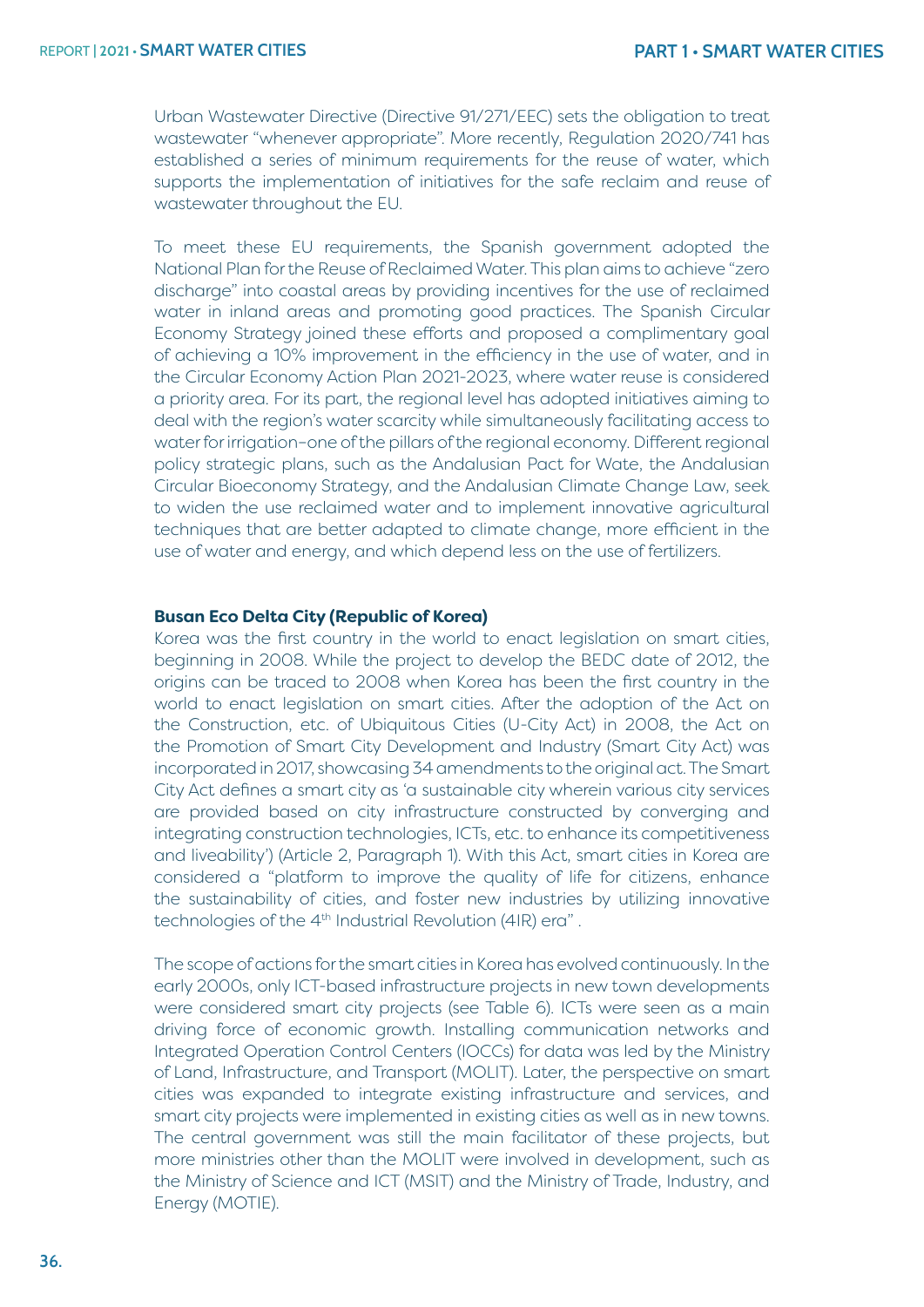| <b>Stage</b>                                                                       | <b>Construction stage</b><br>$(2003 - 2013)$                                     | <b>Connecting stage</b><br>$(2014 - 2016)$                                                     | <b>Enhancement stage</b><br>(2017-present)                                                                                                                                                |  |
|------------------------------------------------------------------------------------|----------------------------------------------------------------------------------|------------------------------------------------------------------------------------------------|-------------------------------------------------------------------------------------------------------------------------------------------------------------------------------------------|--|
| Goal                                                                               | To create new growth<br>engine by combining<br>ICT with construction<br>industry | To provide high<br>quality service by<br>integrating existing<br>infrastructure and<br>service | To solve urban problems<br>and create innovative jobs                                                                                                                                     |  |
| <b>Information</b>                                                                 | Vertical information<br>integration                                              | Horizontal<br>information<br>integration                                                       | Cloud based information<br>integration                                                                                                                                                    |  |
| <b>Platform</b>                                                                    | Closed platform                                                                  | Public platform<br>(open to relevant<br>organizations)                                         | Open platform (open to<br>private sectors)                                                                                                                                                |  |
| Act on the<br>Legal framework<br>Construction, etc. of<br><b>Ubiquitous Cities</b> |                                                                                  | Act on the<br>Construction, etc. of<br><b>Ubiquitous Cities</b>                                | Act on the Promotion of<br><b>Smart City Development</b><br>and Industry                                                                                                                  |  |
| Main agent                                                                         | <b>MOLIT</b>                                                                     | <b>MOLIT, MSIT, MOTIE</b>                                                                      | Smart city governance                                                                                                                                                                     |  |
| <b>Target</b>                                                                      | New towns                                                                        | New towns, existing<br>cities                                                                  | New towns, existing cities,<br>declining cities                                                                                                                                           |  |
| Projects                                                                           | <b>Integrated Operation</b><br>Control Centers,<br>physical infrastructure       | Smart city platform,<br>service integration                                                    | National smart city pilot<br>projects, smart city<br>platform, smart city R&D,<br>smart city<br>Challenge (for existing<br>cities), smart urban<br>regeneration (for declining<br>cities) |  |
| <b>Resource</b>                                                                    | Profits from<br>residential district<br>development projects                     | Government budget                                                                              | Government budget,<br>resource from private<br>sectors                                                                                                                                    |  |

|  |  |  | Table 6. Smart City Development in the Republic of Korea |  |
|--|--|--|----------------------------------------------------------|--|
|  |  |  |                                                          |  |

Source : OECD, 2020a.

More recently, with the adoption of the Smart City Act in 2017, the paradigm on smart cities has shifted once again. While the earlier U-City Act was more interested in the smart city construction, the latter Smart City Act brought more attention to smart city promotion and to tackling urban challenges and creating and fostering smart city-based ecosystems. Accordingly, the central government has encouraged local governments and the private sector to engage with smart city projects. It has also provided active policy support such as through financial investment and regulatory facilities. Consequently, as of 2019, 78 local governments now run dedicated organizations for smart cities, and 67 local governments are participating in the central governmentsupported smart city projects (MOLIT, 2019). The 3<sup>rd</sup> Smart City Comprehensive Plan (2019-2023) has been adopted which provides medium and long-term roadmaps for smart cities that aspire to change citizens' lives with better quality, more inclusive, and smarter cities (see Figure 11).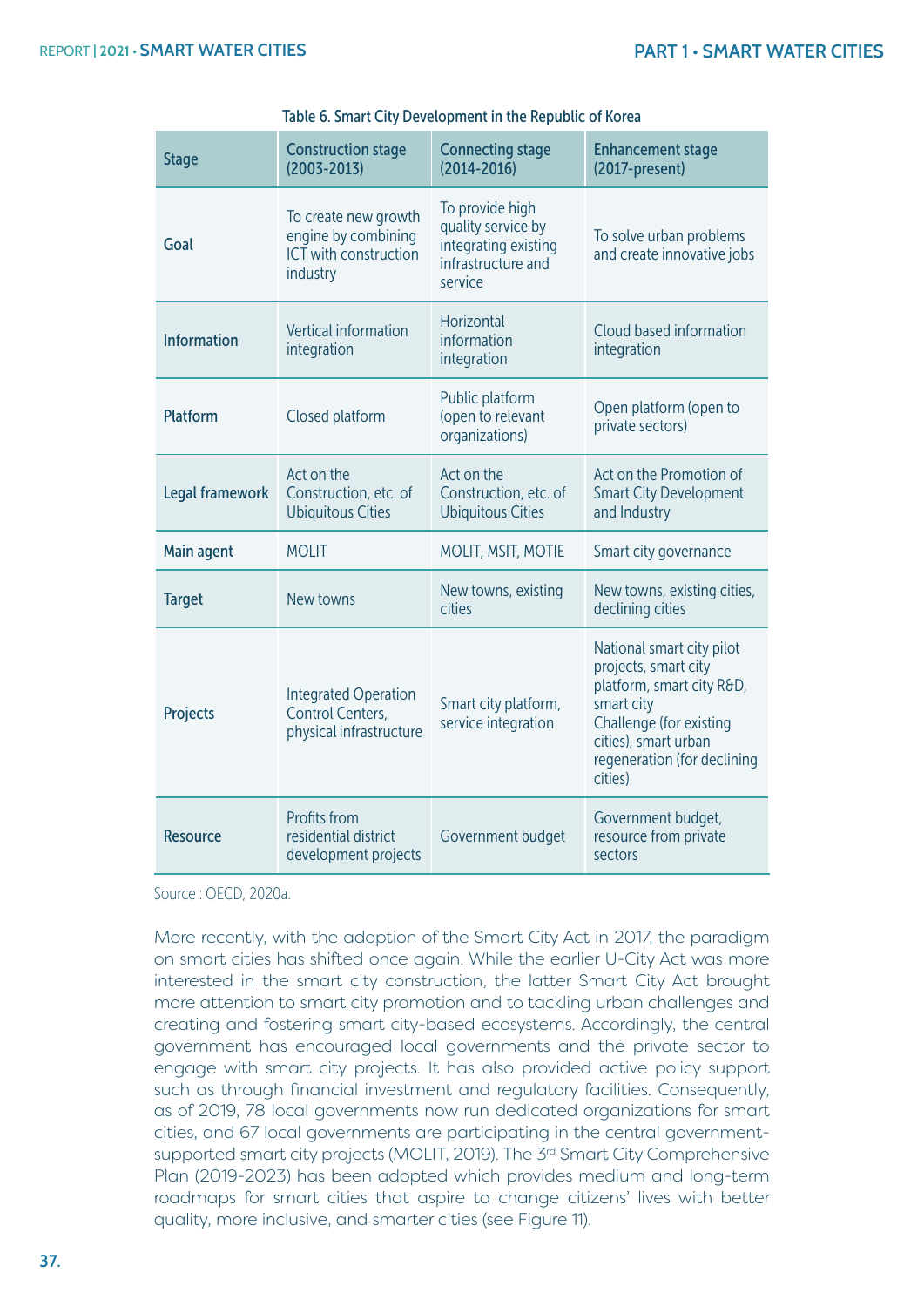

#### Figure 11. The 3<sup>rd</sup> Smart City Comprehensive Plan (2019-2023) in the Republic of Korea

Source: MOLIT (2019)

One of the pillars of the 3<sup>rd</sup> Smart City Comprehensive Plan is the National Pilot Smart City strategy, announced by the Presidential Committee in 2018 on the 4<sup>th</sup> Industrial Revolution (PCFIR). This strategy involves building two new towns in the cities of Sejong and Busan to serve as a test bed for smart city technologies, including 5G, AI, blockchain, etc. (See Table 7). BEDC is to focus on smart water resources and smart water service provision, thus becoming an environmentally friendly waterside city that introduces smart technologies capable of meeting and improving urban performance on the water sector. BEDC will feature new technologies such as smart water supply, hydrothermal energy, and eco-filtering. In addition, the BEDC is to provide a smart city technology "sandbox," supporting the increased development of start-ups and job creation in new growth industries.

| <b>National Pilot Smart City</b> | Sejong 5-1 Living Area                                                               | <b>Busan Eco Delta Smart City</b>                                                                                                                             |
|----------------------------------|--------------------------------------------------------------------------------------|---------------------------------------------------------------------------------------------------------------------------------------------------------------|
| Location                         | In Sejong Special Self-Governing City                                                | In Busan Metropolitan City                                                                                                                                    |
| Area ( $km^2$ )                  | 2.7                                                                                  | 2.8                                                                                                                                                           |
| Population                       | 22,500                                                                               | 8,500                                                                                                                                                         |
| Innovation area                  | <b>Mobility</b><br>Healthcare<br>Education<br>Energy<br>Governance<br>Culture<br>Job | Robot<br>Learn, work and play<br>Smart intelligence<br><b>Water</b><br>Energy<br>Education $\theta$ living<br>Healthcare<br><b>Mobility</b><br>Safety<br>Park |

#### Table 7. Overview of the National Pilot Smart City in the Republic of Korea

Source: MOLIT (2019).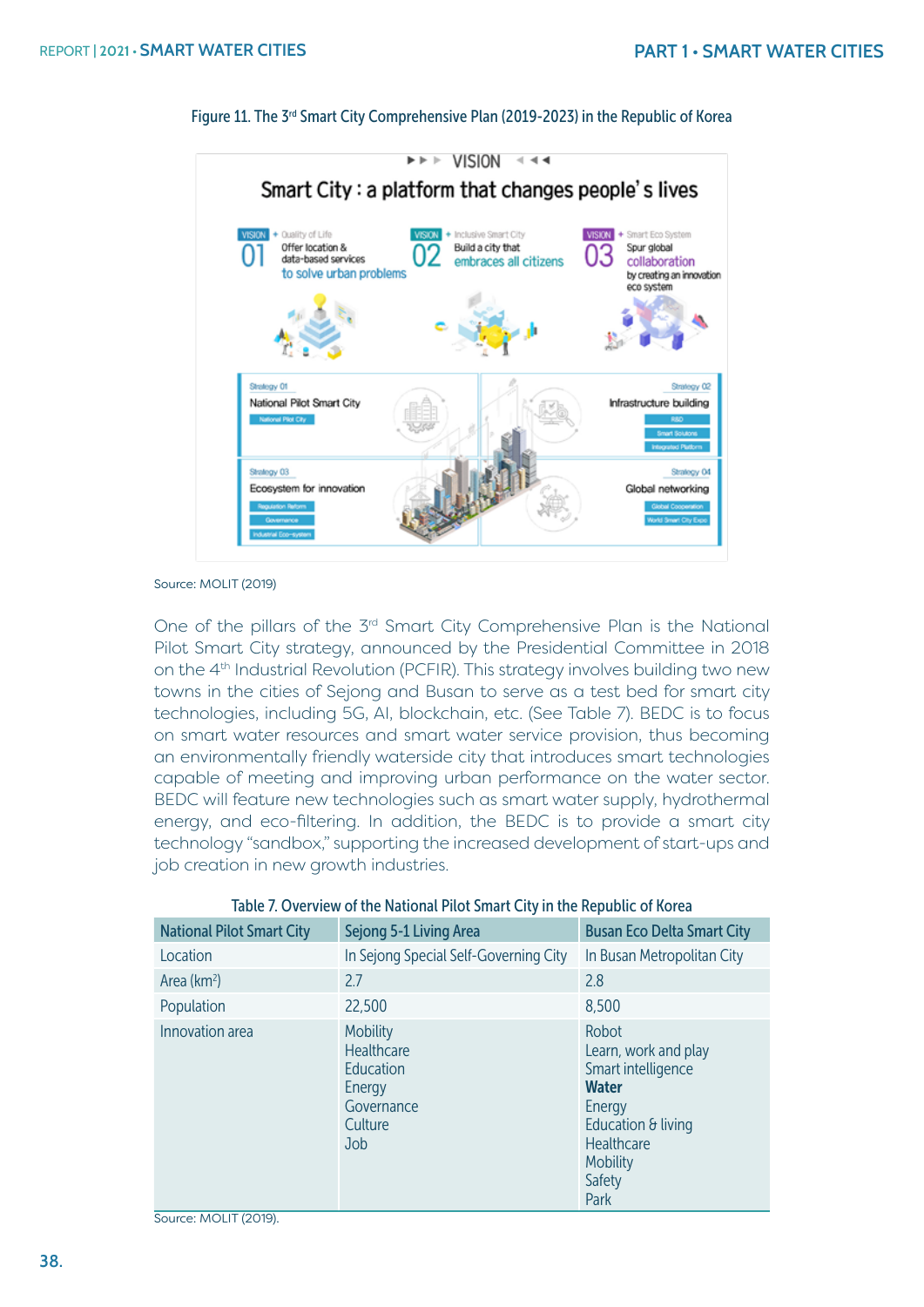The BEDC is a case study where political authorities have been explicit about their objectives to develop comprehensive smart water initiatives for dealing with water challenges. In this case, efforts and resources have been mobilized at the national level to plan and implement full Smart Water Cities.

#### **Ciudad Juarez (Mexico)**

Ciudad Juarez is a city situated in the state of Chihuahua (Mexico), in an area facing a critical problem of overexploitation of aquifers in a semidesert environment. An increase in the demand of water for both urban and agricultural use is putting water access at risk for today's and for future generations. Conscious of this problem, the Chihuahuan government launched an open consultation procedure in 2016 to discuss a common water strategy for the state which would deal with topics such as the overexploitation of aquifers, coverage of drinking water service, water quality, treatment and reuse of treated water, climate change, rainwater management, governance, climate change, and agricultural water consumption.

Based on the above, the State Water Plan 2040 (PEH 2040) was prepared in the state of Chihuahua. It was an unprecedented and unique effort in Mexico, which included six objectives for sustainable use of water in the next 25 years. Such aims include to:

- guarantee the water security of the state of Chihuahua;
- encourage the rational use of water in agriculture;
- strengthen the utilities:
- encourage governance and governance in the water sector;
- reduce the risk of meteorological phenomena to the population; and
- promote education, research, and innovation in water issues.

These 6 objectives include 8 strategic projects and 654 specific actions, requiring a total investment of 69,707 million pesos (3,485 million USD) for the period of 2019 to 2040. Among these strategic projects is the introduction of intelligent measurement and pressure management devices. Included in the Annex is the case of Ciudad Juarez, an example of how smart water initiatives develops as a tool within a larger policy framework that looks comprehensively at water challenges.

#### **Heredia (Costa Rica)**

The case of Heredia is similar to that of Algarrobo in Spain. It shows how the national regulatory framework has put in place smart urban initiatives to meet the standards and requirements of its legal water framework. The country has adopted a National Drinking Water Policy for the period, 2017-2030. One of the guidelines is the rational use of drinking water. It states that water sources must be supplied efficiently, using appropriate infrastructure and technologies to ensure their sustainable use. Likewise, the current national water policy from 2009 also presents strategic guidelines for water bodies to maintain their potential supply. In addition, the 2008 National Plan for the Comprehensive Management of Water Resources, which is still in force, works to promote efficient water use, as expressed most recently in the drafted National Drinking Water Policy as one of its guiding principles. Both the national water policy and the national plan for integrated water resources management are in the process of being updated.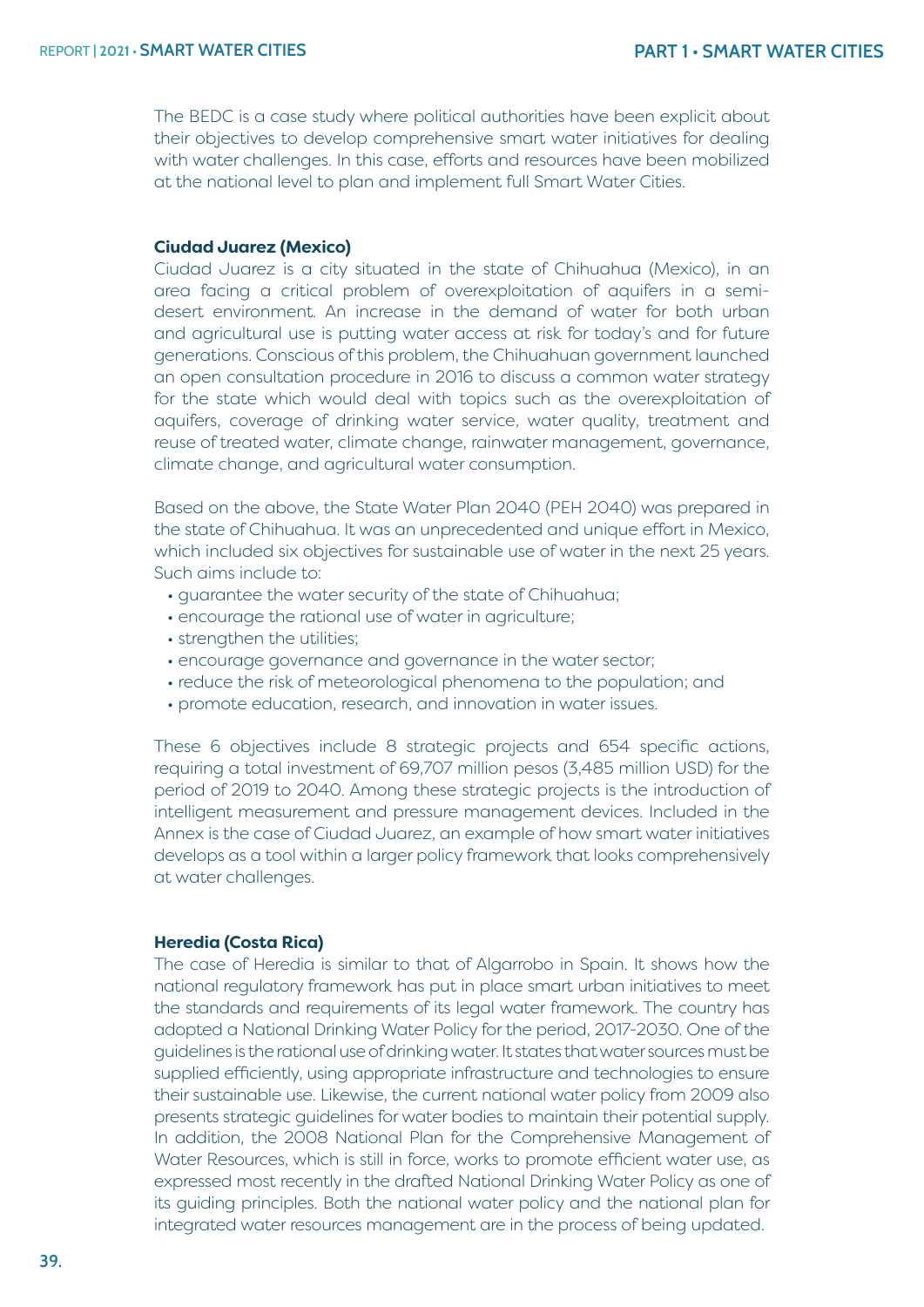However, even though current policy and planning instruments recognize the importance of adequate infrastructure and technologies, this is not reflected in specific incentives for the development and implementation of innovative technological solutions in Costa Rica. Some efforts to create incentive mechanisms for the management of watersheds have been established, allowing drinking water operators and other entities involved in water resource management to have access to the financial resources necessary for implementing these innovative technologies; however, improvements are needed to ensure that smart water technologies are more widely implemented.

#### **Hong Kong (China)**

As one of the two Special Administrative Regions established by China's central government in the late 1990s, Hong Kong is promised a high degree of autonomy under the "One-Country, Two-Systems" framework. Since 1997, Hong Kong develops its own policy approach to managing a range of social, political, economic, and environmental policy matters, including those pertaining to urban water resources management. Thus, unlike the rest of the country where local authorities would take cues from national policy frameworks in formulating their respective local-level regulatory measures, Hong Kong is given a relatively free hand to conjure its own strategy, policies, and programs for managing its water resources.

The first formal decision to apply smart technologies to managing the city's urban infrastructure and amenities could be traced to the promulgation of the "Smart City Blueprint for Hong Kong" in 2017. According to this Blueprint, 76 initiatives were launched, under six policy areas, to address the challenges of city management and improve people's livelihood through innovation and technology ("Smart Mobility", "Smart Living", "Smart Environment", "Smart People", "Smart Government", and "Smart Economy"). Officially, as pointed out by Hong Kong's Chief Executive's in her 2020 Policy Address, "smart city development aims at allowing the general public to better perceive the benefits of smart city and I&T in their daily lives". In late 2020, the Hong Kong Government released the Smart City Blueprint for Hong Kong 2.0, which contained more than 130 smart city initiatives.

The application of smart technologies for managing urban water resources is exemplified by Hong Kong's water agency—the Water Supplies Department (WSD)—to build a Water Intelligent Network (WIN) to reduce leakages from its water distribution network. To help it tackle the problem of water loss and the impact to its water supply network, the WSD, since the mid-2010s, has been configuring its 8,000 km-long water pipes into 2,400 District Metering Areas (DMAs) for monitoring and detecting leaks. The implementation of WIN could help WSD to identify DMAs that are showing higher degrees of anomalies in their flow rate data and thus, need to be given a higher priority in receiving follow-up actions such as repair, rehabilitation, or replacement.

#### **Mumbai (India)**

Applications of smart water technologies in Mumbai can be traced back to the early 2000s. The Sujal Mumbai Abhiyan program (2007) and the Automated Meter Reading (AMR) project in 2009 are two important locally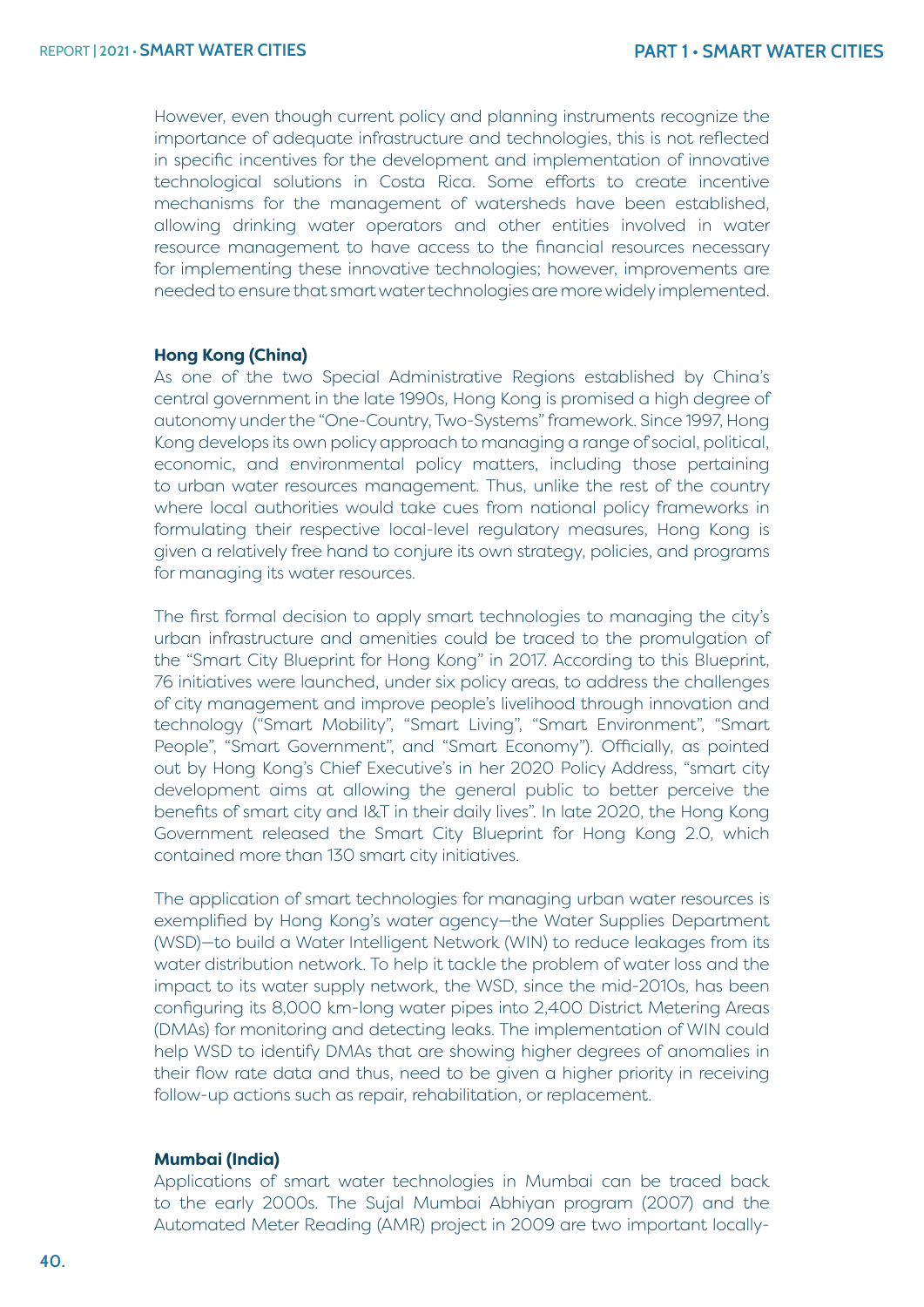led initiatives that intended to map Mumbai's water infrastructure and to implement measures such as water supply augmentation, alternative sources, leak prevention, water recycling, management, and citizen participation, respectively (Desai & Raj, 2012).

More recently, however, India has witnessed a top-down push for smart city development through the evolution of national level schemes aimed at urban development. The Jawaharlal Nehru National Urban Renewal mission (JNNURM) and the subsequent 5-year Smart cities mission (SCM)–both implemented through the Ministry of Housing and Urban Affairs–have played a major role in promoting and funding the development of smart cities. The JNNURM has targeted the rejuvenation of cities and towns across India between 2005 and 2015 (Ministry of Housing and Urban Affairs, 2021) and promoted the use of IT in projects which included water supply and sewerage (Sethi, 2012). These initiatives concerned greenfield cities exclusively, and aimed to attract foreign investments, technology firms, and private real estate companies (Roy, 2016; Prasad & Alizadeh, 2020). The SCM reframed the concept of Smart Water Cities to include, as well as greenfield, brownfield and pan city development projects. It aimed to help establish a total of 100 smart cities and towns in India. These projects would be co-funded by governments at different levels as well as external funding from financial intermediaries, multilateral organizations, private sector, etc. (Aijaz, 2021). The projected smart cities have sought to integrate technology in a more efficient way to create liveable, inclusive and sustainable cities (Aijaz, 2021; Prasad & Alizadeh, 2020).

However, the implementation of these plans has been inadequate for various reasons. As the Mumbai case study shows, lack of participatory planning, deficient coordination between citizens and government, and inadequate monitoring mechanisms have been present. Recent assessments of the SCM show that only 50% of the project has been completed which can be linked to the difficulties of states and union governments to mobilize necessary funds (Aijaz, 2021). Cost recovery through service charges has been opposed for fears of inequitable development (Aijaz, 2021; Housing and Land Rights Network, 2018). Concerns about the sustainability of these projects have been raised (Roy, 2016; Prasad & Alizadeh, 2020). Local politics has also influenced the implementation of these national plans, as local authorities have resisted what they perceived to be an erosion of municipal authorities' powers (Aijaz, 2021). The Mumbai case shows that the successful implementation of water ICTs requires more than technological prowess; it requires an adequate institutional and decision-making framework.

#### **Nakuru (Kenya)**

The Nakuru case study presents an initiative to address both floods and water scarcity, via the adoption of a sponge city project. The case shows how urban water policies are strongly connected to other local initiatives – in this case, urban planning and land use policies. Thus, successful implementation of measures to deal water challenges is strongly connected to and, at times, dependent of, a different set of local initiatives, institutions, and actors. The water system is interconnected to other areas that might influence the success or failure of water sector initiatives.

The case study follows the development of a water policy initiative in the rapidly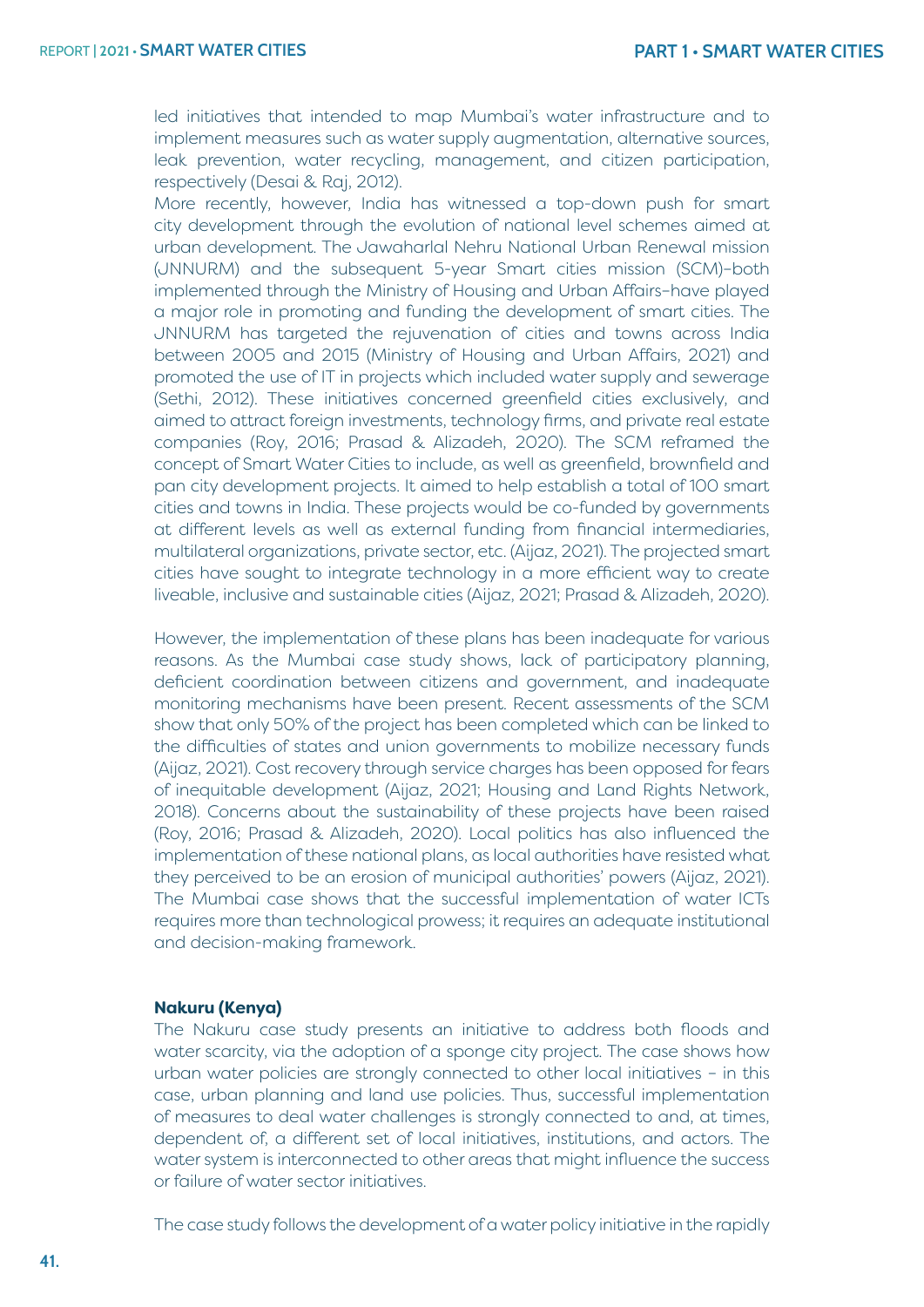growing city of Nakuru (Kenya). Population growth is causing the expansion of city-slums, increase in water demand, and difficulties to supply water to 100% of the residents in these cities. To deal with the challenges of population growth, the Kenyan government has adopted the national strategy, 'Vision 2030' (The Ministry of Planning and Devolution, 2007), which has prioritized management of urbanized areas as one of the development strategies in the country. Vision 2030 aims to enhance the provision of high quality of life for all citizens in a clean and well secure environment, including access to adequate water resources. Deriving from this strategic plan, the government has aimed at facilitating and enhancing sustainable urban development through the adoption of an Integrated Urban and Regional Planning Management Framework of the towns/cities. In addition, the National Urban Development Policy (NUDP) and the National Land policy both aim to enhance sustainable urban planning and management of natural resources through governance and delivery of accessible, quality, and efficient infrastructure and services. The Urban Areas and Cities Act has sought to provide different criteria on development and to establish urban areas that make use of social inclusion of its residents. The Integrated Urban Areas and City Development Planning Management Framework has emphasized ensuring quality delivery of various services such as water provision, solid waste management, and good health of its residents (Government of Kenya, 2012). The Kenya National Adaptation Plan (NAP) 2015-2030 and the National Climate Change Action Plan 2018 to 2022 looks at urban adaptation strategies and innovations for climate change including control of flooding and promotion of green infrastructures (Republic of Kenya, 2016). Addressing the challenges of water resources management in the country has been considered not in isolation but in connection with larger land development and urban management policies.

The actual implementation of these policies has been, however, deficient, and has negatively impacted the success of water initiatives like the Nakuru Sponge City Project. Poor urban planning practices and poor environmental management make it difficult to provide adequate water services to the population. Limited technical and institutional capacity within the various departments and ministries in sustainable urban planning and a reduced number of stakeholders/actors engaged in implementation and management of sustainable urban development have also contributed to these difficulties.

#### **New York City (United States)**

The New York City case study illustrates how the implementation of smart water technologies has complemented other policy measures to meet the city's objectives for water resources management. Indeed, the local water policy makers have seen water ICTs as tools along with other policy options, such as the construction and upgrade of green and grey water infrastructures and improving the existing pollution control strategies.

In the United States, the Clean Water Act (CWA) establishes the basic structure for regulating discharges of pollutants into waters and regulating quality standards for surface waters. In 2010, with the adoption of the Green Infrastructure Plan, New York City developed a detailed framework and implementation plan to meet the twin goals of better water quality in New York Harbour (in line with the CWA standards) and a liveable and sustainable New York City.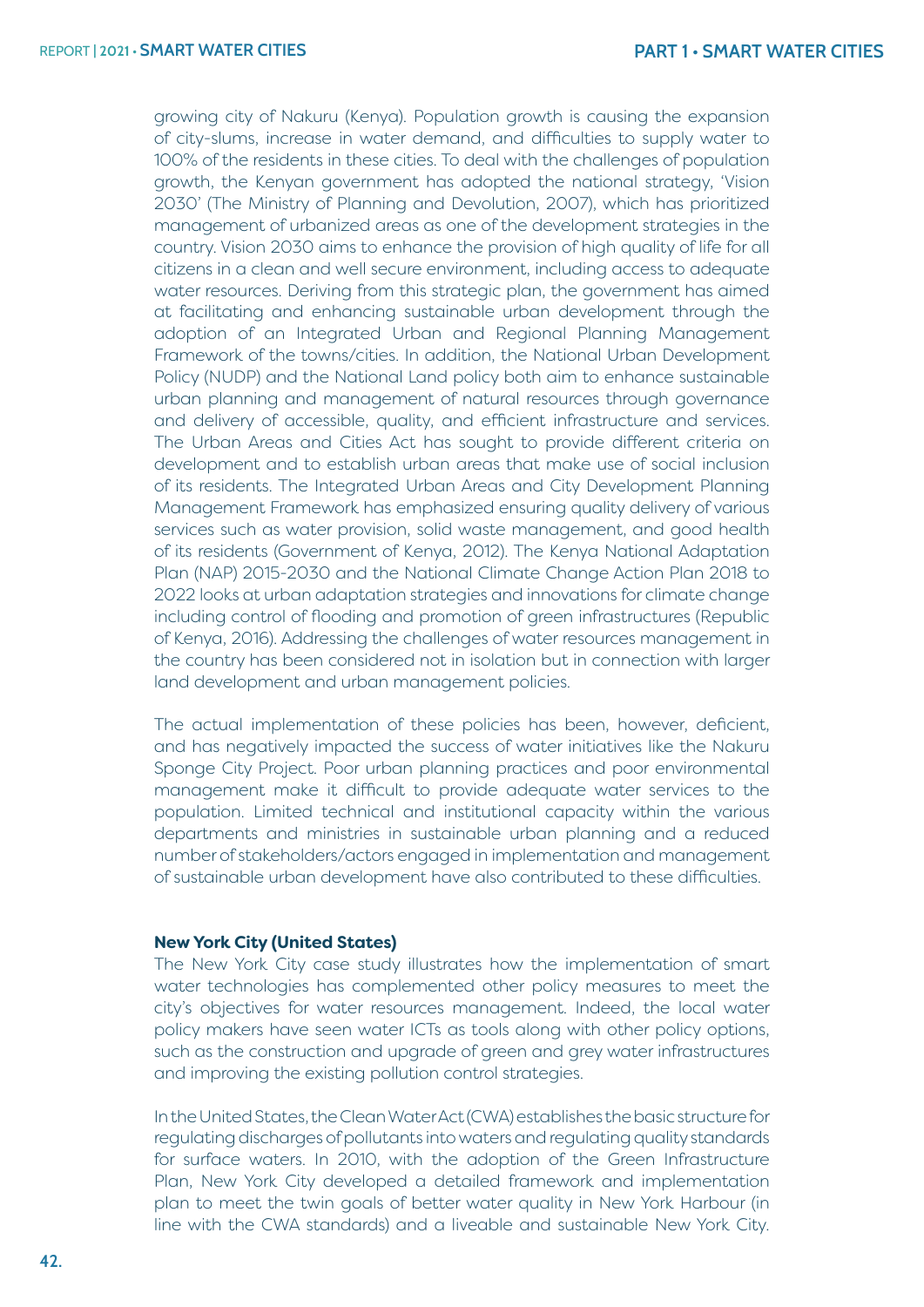The plan identified source control and the development of integrated green infrastructure as central strategies to ensuring compliance with the CWA. This plan led to the launch of the New York City Green Infrastructure Program, which has implemented over 10,000 green infrastructure practices and managed over 1,200 "greened acres" constructed or currently in construction at the time of this report. Over the last several decades, the city has invested more than 45 billion USD in the construction and upgrade of critical wastewater and drainage infrastructure. In recent years, the city has committed an additional 10.6 billion USD investment in environmental protection for its water bodies. Smart water technologies have been employed in several projects, as indicated in the Annex, with the purpose of providing more accurate information on water status, i.e. water quantity and water quality. These initiatives have served to complement existing approaches that control pollution, drainage, and flood risks.

Changing climate, population growth, aging infrastructure, limited resources, and increasingly complex water quality issues have led the New York City authorities to new approaches for achieving legal and policy requirements. New York City has been actively engaging with other cities that have experienced extreme rain events to exchange knowledge and develop innovative solutions to prepare for more and heavier downpours, or cloudbursts, brought about by climate change. At its core, the city continues to seek solutions that integrate watershed, water resources, and water facilities management in a more holistic manner. The use of water ICTs is considered a complementary approach to this vision.

#### **Ningbo (China)**

Ningbo, a city situated in Eastern China, suffers from flood risks. The Chinese have chosen to develop pilot cities in Ningbo to test smart water technologies and SWM practices, to boost and support the modernization of water infrastructures, and to control flooding. These technologies include the use of remote sensing, big data, and 5G. Ningbo is also testing SWM practices to improve coordination, service efficiency, and for other innovative work practices. The Ministry of Water Resources, in charge of the implementation and operation of water ICTs in the pilot cities, has established the principles that rule over the Smart Water City plans. They include:

1. Evidence-based, problem-oriented planning. Smart city plans analyse status, detect resources and data needs, identify challenges and obstacles to defining and achieving realistic and feasible goals, and to prioritize which obstacles to address first.

2. Innovation and Creativity. Smart city plans promote the innovative application and integrative use of new technologies, such as Internet of Things, remote sensing, big data, artificial intelligence, 5G, blockchain, and more.

3. Cooperation and data sharing. Smart city facilitate relevant real-time information on infrastructure and shares resources with all relevant actors.

4. Evaluation, replication and upscaling. The Ministry of Water Resource is keen to evaluate the results of these initiatives and examine what positive outcomes can be up-scaled and replicated nationwide to achieve efficient and beneficial development of SWM in China.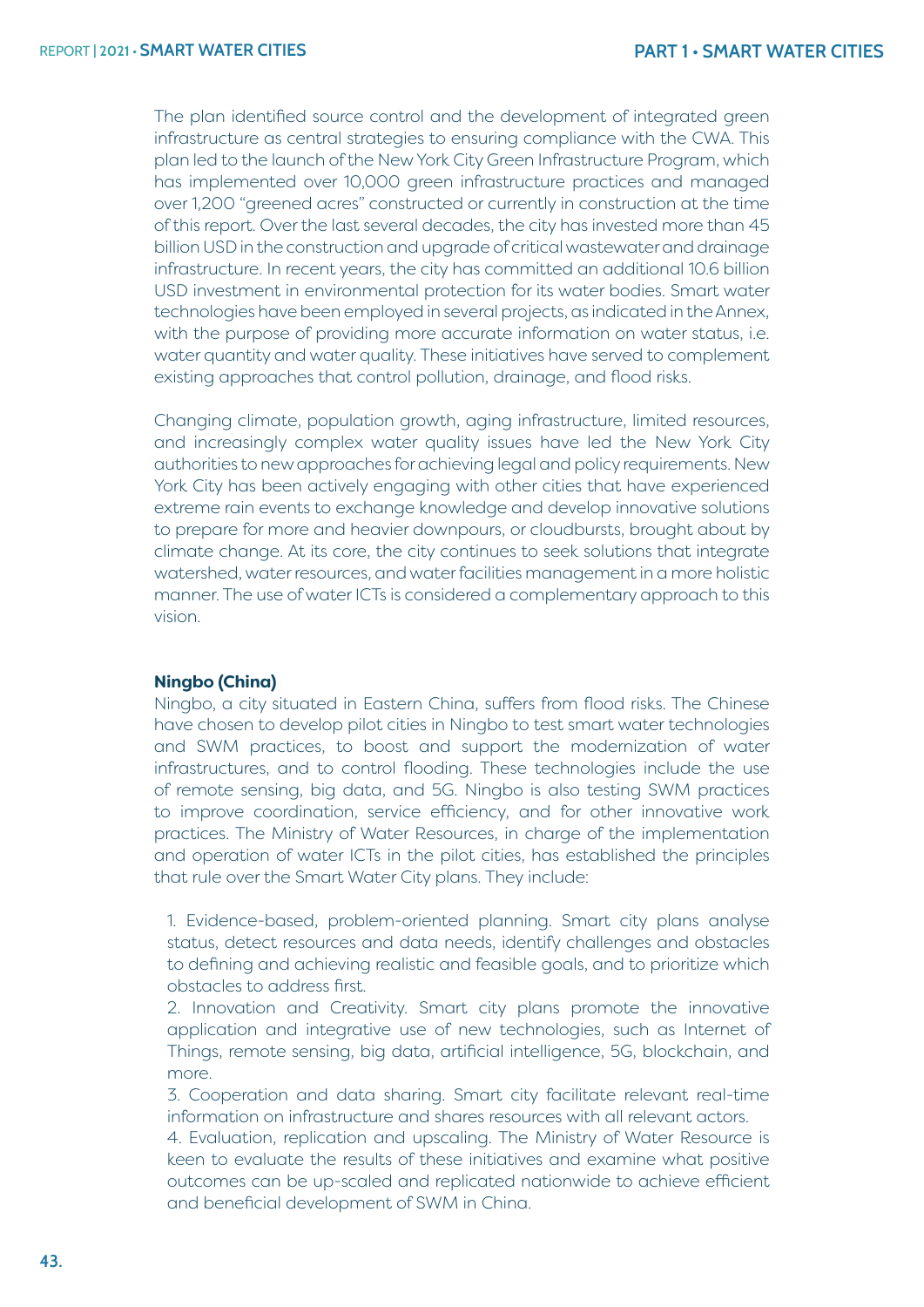

Overall, the cases show two different national and local policy approaches to the implementation of innovative water technologies. BEDC and Ningbo have been pilot projects supported by the national governments. Their developments have served to test innovative water technologies as well as potential solutions, and to learn from them in order to apply them in other places and circumstances. In all other case studies, technologies have been employed, with more or less success, to reach policy objectives regarding the environment, water services provision, and/or urban planning. In these cases, water ICTs have been considered a vital tool for fulfilling local objectives. The cases in the Annex demonstrate this, illustrating several factors that have impacted facilitation or adoption, be it an adequate institutional framework, economic resources, appropriate administrative capacities, etc. This shows that the successful implementation of smart water technologies goes beyond technological knowledge and capacities.

## **2.4. Smart water technologies in world cities today**

Smart technologies are developing rapidly around the world, providing an evolving group of innovative and integrated solutions for urban challenges. They are creating a new area of development for a new industry with large economic incentives and opportunities for growth. Some estimates refer to a global market potential of 651.7 billion USD for the smart city market by 2028 (Adroit Market Research, 2022).

In the water sector, ICTs uptake has been slower than in other sectors, but policy makers and the industry are paying close attention to smart technologies for both water resources management and water services provision (Leflaive, et al, 2020). Devices such as smart pipes and sensor networks that detect and measure water strain, temperature, and pressure anomalies, as well as smart meters to measure consumption, membranes, and cloud computing to share information, and smart materials that improve water infrastructure and mechanisms, etc., are among the devices designed and manufactured to help deal with urban water challenges. With demands for water projected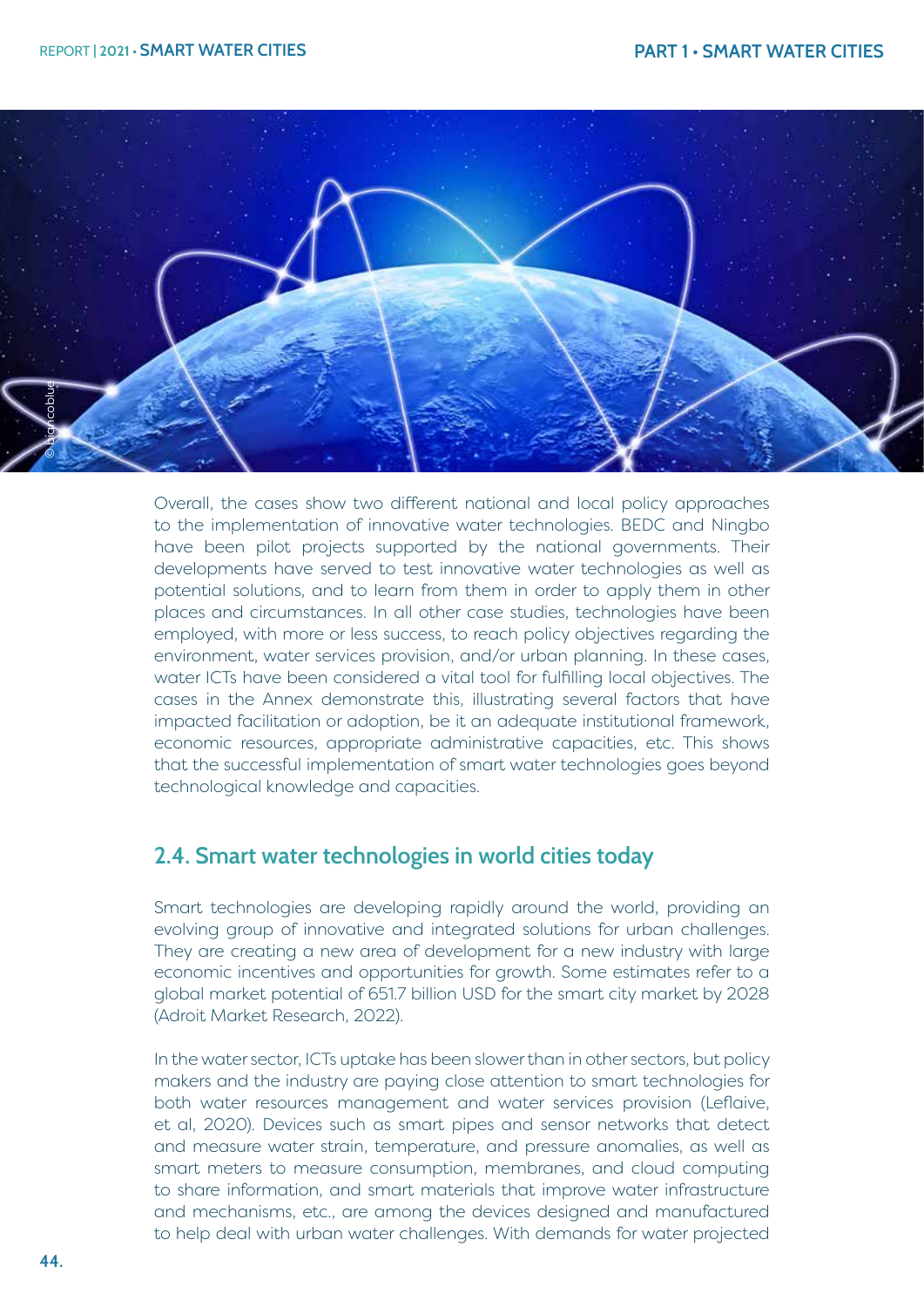to grow dramatically –up to 1% per year in all sectors (UNESCO & UN-Water, 2020)– these advanced technologies play a vital role: they can provide realtime, automated data on water quality, water use, and its consumption, as well as the functioning of the infrastructure, etc., which could contribute enormously to resolving pressing water challenges linked to climate change and demographic shifts.

Some key technologies have been put in place to improve the quantity and quality of water resources available in cities, to manage urban water risks and their potential impact, and to enhance water urban services provision. The Annex details several city case studies which highlight these technologies and which provide evidence of how ICTs are helping water service providers deal with urban water challenges, whether they are floods, water scarcity, deficient water quality, aging infrastructure, and/or inadequate urban planning. Smart solutions are contributing to more efficient management of water resources.

Indeed, water technologies have been used to improve the response to climate change and extreme weather events in cities. With flooding risks, sophisticated equipment has been put in place to monitor the status of water bodies and to provide warnings about rapid changes in storage, and to communicate this information in real time. This technology allows water authorities, as well as citizens and organizations, to have the most up-todate information and to prepare for any potential water disaster. This pioneer technology has been put in place in the pilot project of the city of Ningbo (China), which faces large flood risks. The local government has adopted a plan to introduce innovative smart water technology to monitor water levels and produce a warning system that allows the authorities prepare in advance against floods. In New York City (USA), the department in charge of environmental protection has led a series of interventions that work to limit the volume of stormwater entering the city's sewer system. These interventions include plans to introduce green infrastructures, public and private properties retrofits, and new pilot drainage systems. ICTs have also been extensively employed in the city planning and urban expansion to restore the natural water cycle. Together, these integrated water management initiatives strive to ensure that the city can manage large volumes of water in future storms and flooding events, limiting their potential damage.

ICTs have also been employed to confront water scarcity. Smart metering has been a key ICT strategy to limit water misuse in many cities around the world. It is estimated water metering can achieve reductions of approximately 15% in higher-income cities. In developing cities, where baseline residential consumption is lower to begin with, savings are more modest but also considerable (Woerzel et al., 2018). The objective of the installation of smart meters has been to track water consumption and to give fast and reliable digital feedback messages to the water service provider and/or the consumer on the amount of water employed. Water tracking has helped to detect water losses, increase awareness on water consumption, and nudge people toward water saving measures. Ciudad Juarez in Mexico, Mumbai in India, and Hong Kong in China are cities that have introduced smart metering. The technology employed has been different, but the objectives have been similar in that they aim to reduce water consumption and save water. Water metering in these two cases has also been particularly useful for identifying problems in aging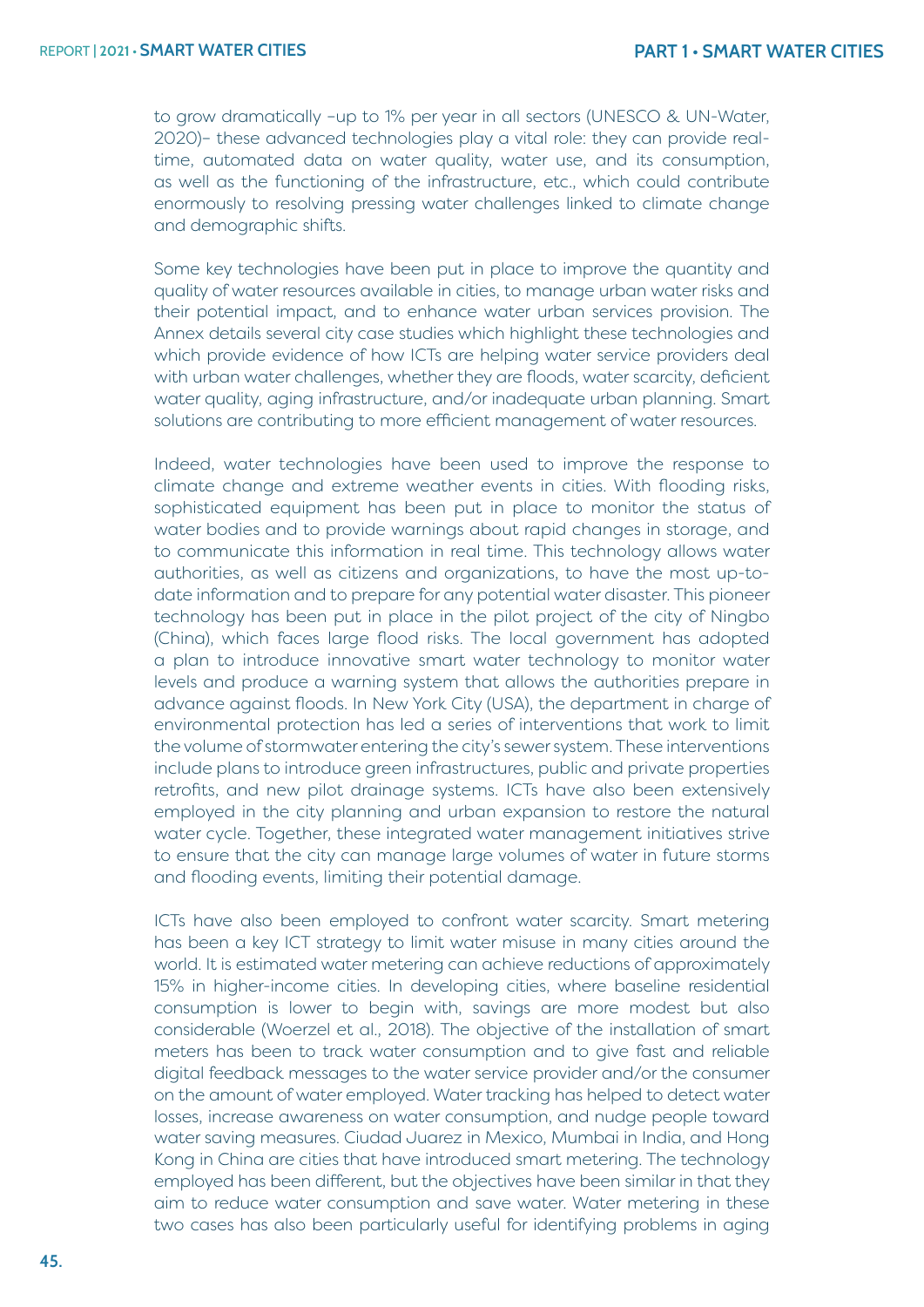infrastructure, as it has helped to find leakages and detect low or irregular pump pressure, thus optimising the repair and replacement of old infrastructure and prompting action when incidents have been identified.

To deal with water shortages, some cities have also developed the means to increase water storage, retention, and recharge, to supply water for domestic and industrial uses at times of needs. In the Annex, we can see the case of Nakuru (Kenya), where a project to harvests excess water and to enable water storage for periods of drought has been planned. Nakuru shows how ICTs have been employed to involve residents in decision-making processes to map out problems and propose solutions.

Smart technologies are also employed to reduce the need for new fresh water supplies by using reclaimed water (wastewater/grey water) for meeting local water demands. A growing recognition of the value of this resource is broadening the scope of its application: urban and peri-urban agriculture, irrigation of golf courses, parks, residential properties, highway medians and other landscaped areas, toilet flushing, car washing, etc. A good case for this is in the municipality of Algarrobo (Spain), where smart technologies have been adopted to reclaim urban wastewater for agriculture irrigation and fertilization. The implementation of this technology has had a positive environmental impact by reducing the demands on already stretched local water bodies, promoting local economies, and facilitating job creation.

Water technologies have been used to improve deficient water quality. In many countries, devices such as automated sensors have been used extensively in pollution sampling points across freshwater and drinking water sources to monitor, collect, and share information about the status of water. These ICTs have served both public health and environmental protection objectives, prompting fast action when pollution incidents have been identified and thus avoiding damages endangering water bodies and water-dependent ecosystems. In this report, we can see the case of Heredia (Costa Rica), where innovative technology is providing the treatment necessary to make surface, turbid waters safe to drink. The technology is employed to monitor water quality, collect water sediments, and identify poor drinking water status.

The solutions that technologies provide do not stop there. BEDC, which is being built in a district in the city of Busan (Republic of Korea), plans to create the conditions for testing a large variety of technologies to deal with water challenges at different stages of the urban water cycle. This innovative approach to urban water planning practices seek to deal with water challenges at different stages of the urban water cycle, increasing ecosystem resilience and harmonizing human life and nature. The urban development plan for the city puts integrated water management and ICTs at the core of future expansion of the city. The plan serves both public health and environmental protection objectives. Technologies to monitor, purify, distribute, use, and reuse water within the city with great precision are expected to make it possible to protect the environment, improve water quality, respond timely to flood risks, fight urban heat island, treat waste water, etc.

All these different initiatives provide evidence of how smart policies and technologies have helped to deal with current urban water challenges in different cities and in different circumstances. They have shown the